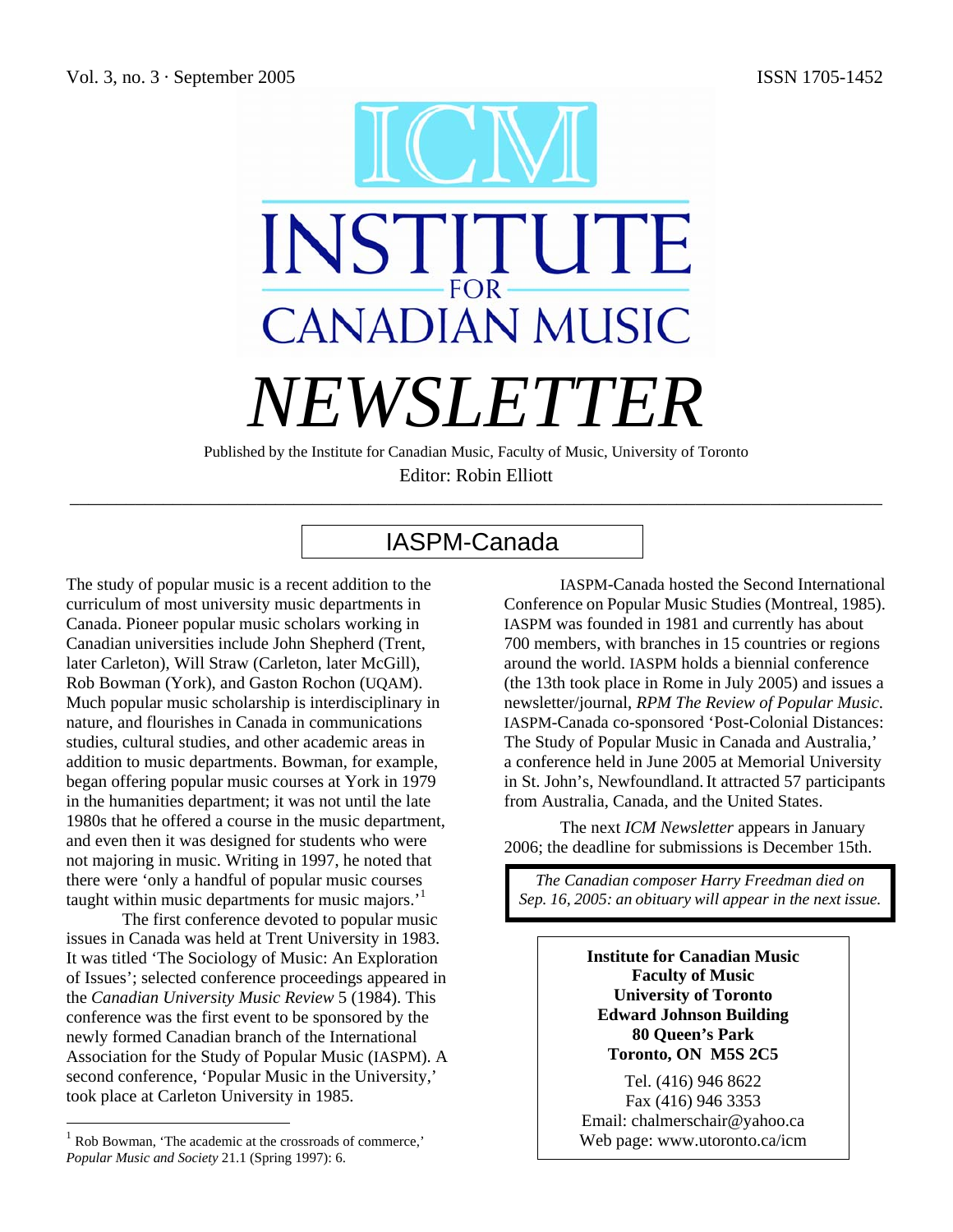## Ray Jessel: Portrait of a Versatile Canadian Composer

#### Sandy Thorburn University of Toronto

The Canadian music industry is a small community, and in order to function in it, it is often necessary to be versatile and work in various styles and media. The Welsh-born Canadian composer Raymond Jessel (b. 1929; naturalized Canadian 1954), is an excellent example of a composer who took advantage of elements within Canadian culture and exploited them effectively. Like so many before him, he found that his career path led him away from Canada.

Jessel's initial training was as a serious composer at the University of Wales, followed by study with Arthur Honegger in his Paris master class (where one of his classmates was the US composer Ned Rorem). Jessel's lessons with Honegger helped the young composer find his voice in works such as his oratorio *Ruth*, which the composer describes as in a style that would later be referred to as Minimalism.<sup>1</sup>

Jessel immigrated to Canada in 1953 and began a career as a free-lance orchestrator and composer. Among his best-known early works is an *Overture for Orchestra* which was written for the CBC radio programme *Opportunity Knocks*, hosted by John Adaskin.<sup>2</sup> He was paid, he recalls, fifty dollars for the work. It was written in the style of 'Les Six' and shows remarkable technical ability as an orchestrator and composer. Versatility was vital to the success of the young composer. An important part of his early career was his collaboration with Marian Grudeff (b. 1927), who was the musical director of the popular Canadian satirical revue *Spring Thaw*. This revue was begun in 1948 by Canadian theatre pioneer Dora Mavor Moore and her son (James) Mavor Moore. Jessel writes:

I became friends with Marian Grudeff through mutual friends soon after my arrival in Toronto. I was struggling to survive as an arranger/orchestrator while trying to compose (sonatas, etc.). She was already musical director of *Spring Thaw* and suggested I could write better tunes than what she was then having to work with, and I might make a dollar or two as well as the show paid royalties for work used. At first she was an editor of my work; then we became collaborators, writing lyrics as well as music. I suppose we supplied songs for *Spring Thaw* for at least a half-dozen seasons. 'Rosedale' is certainly from that period. I also

 $\overline{a}$ 

wrote music to lyrics by Pierre Berton: 'Ode to Woodbine' – a quartet, comes to mind – and I occasionally collaborated with Stan Daniels. $3 \dots$ Marian and I also specialized in big music finales – like 'Manitoba', a take-off on *Oklahoma*; a potted (and potty) version of *Cosi Fan Tutte* which was 'Mozart on Rollerskates'; [and] a fake Wagnerian opera (on Canadian themes of course).4

*Spring Thaw*, probably the most significant musical revue in Canadian history, ran nearly every year from 1948 to 1971. Many of Canada's best musical comedy performers began their career on this show. Jessel's association with *Spring Thaw* began in 1955, writing satirical songs such as 'Rosedale,' which lampoons that up-scale Toronto neighborhood.<sup>5</sup> He recalls Canadian performers such as Don Harron, Catherine McKinnon, Dave Broadfoot, and Robert Goulet working on this programme. Buffy Ste. Marie, Salome Bey, Dinah Christie, Jackie Richardson, Barbara Hamilton, and Rich Little were also featured at one time or another in its history, in addition to those who worked with Jessel.

Jessel's initiation into the world of popular songwriting and his successful association with Marian Grudeff<sup>6</sup> led to a move in 1963 to New York City, where he wrote material for Julius Mond's *Upstairs at*  the Downstairs revues.<sup>7</sup> Jessel and Grudeff wrote some songs based on the life of P.T. Barnum and brought them to Broadway producer Alexander H. Cohen (1920-2000). Cohen optioned the proposed show, titled *Barnum*, and an opening was set for 1964; the project

 $7$  This famed cabaret featured performers such as Barbara Streisand, Barry Manilow, Mabel Mercer, Joan Rivers, and Lily Tomlin.

 $1$  Email correspondence with the author, 31 July 2005.

<sup>2</sup> Symphony Nova Scotia under Howard Cable recorded Jessel's overture in 1992 on CBC SMCD 5112. Other works by Jessel from this period include *Suite of Israeli Dances* for orchestra (1955) and *Psalm 148* for baritone, choir, and piano, (1960).

 $3$  Daniels began his career in the CBC as a composer and producer, but moved to the USA in the 1960s to produce a series of television shows with his company MTM, including *The Mary Tyler Moore Show*, *The Bob Newhart Show*, *The Cosby Show*, and *Taxi*. Daniels also contributed songs to the 1978 television musical *Cindy* and the

<sup>&</sup>lt;sup>4</sup> Email correspondence with the author, 31 July 2005.

<sup>5</sup> Jessel still performs this number in his revue.

<sup>&</sup>lt;sup>6</sup> Elaine Keillor has contributed a brief biography of Marian Grudeff in the *Encyclopedia of Music in Canada* (online edition). Born in 1927 in Toronto, Grudeff first established herself as a concert pianist, performing with the New York Philharmonic in 1946 and at Town Hall in 1950. She taught 1948-52 at the Royal Conservatory of Music in Toronto. She studied with Nadia Boulanger in Paris, and performed in Europe. Throughout the 1950s and early 1960s, she was associated with *Spring Thaw*, first as a rehearsal pianist in 1950, continuing as an arranger, and then serving 1956-62 as music director. She collaborated 1957-63 with Ray Jessel on lyrics and music. As of this writing, she continues to teach piano from her home in Toronto.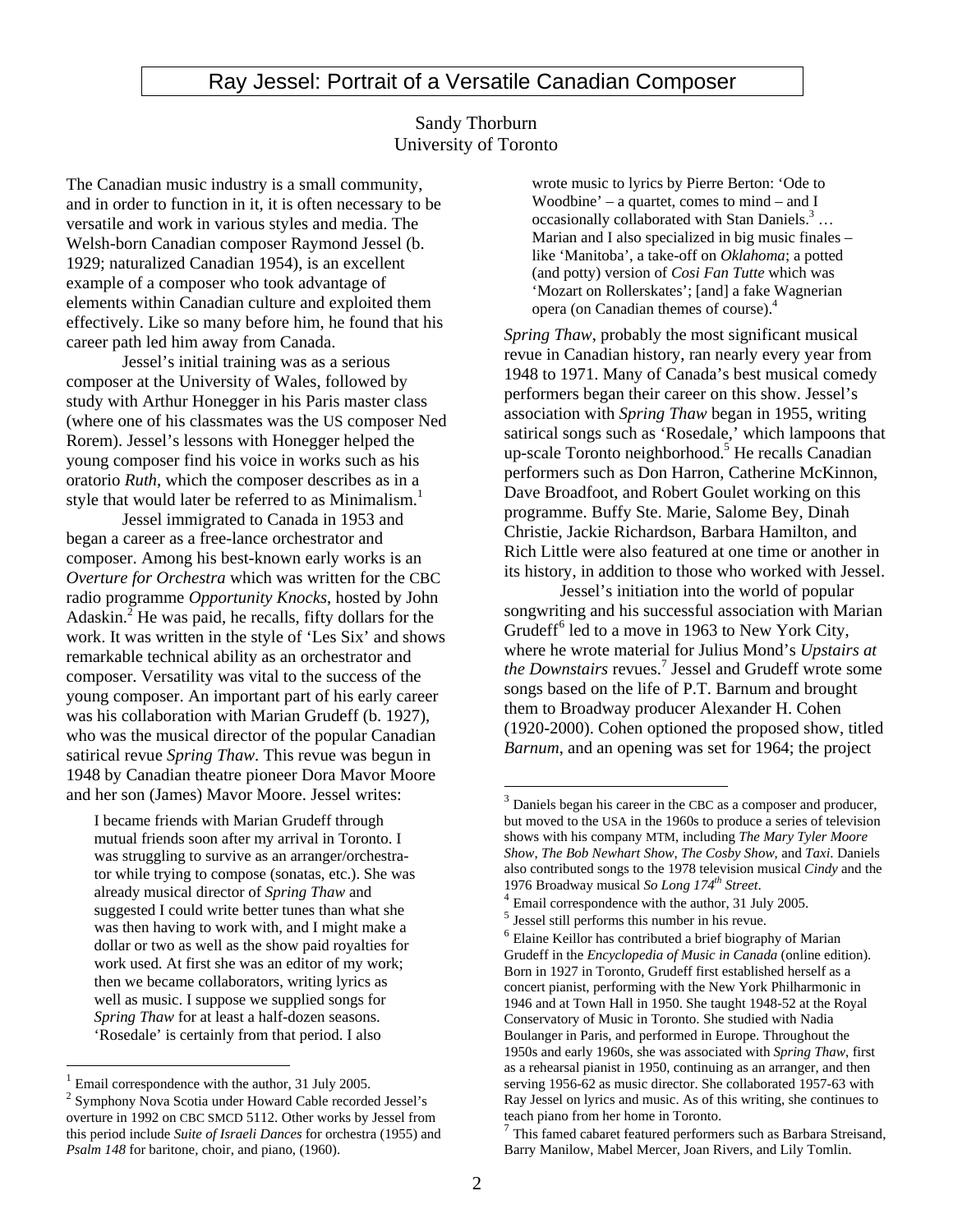never materialized, though. *Baker Street* was another musical in production by Cohen, but this show had no songwriters. The director Michael Langham asked the team to write 'a few songs' for *Baker Street*. Jessel described the process to Peter Filichia in this way:

The other songwriters hadn't written [an opening number] to our surprise. So we wrote a Prokofievian melody over which Holmes could sing his deductions. And when the people he was talking to joined in, we went for a Gilbert-and-Sullivan-like, Victorian melody.<sup>8</sup>

For Watson, Jessel wrote the song 'A Married Man.' Several directors succeeded Langham, among them Harold Prince (who later directed the Toronto production of the show). Eventually Harold Hastings was chosen as the director. *Baker Street, A Musical Adventure of Sherlock Holmes* opened at the Shubert Theatre in Boston on 28 December 1964. It was then revised for Broadway and, after a two week run at Toronto's O'Keefe Centre, opened at the Broadway Theatre on 16 February 1965 and ran until 20 October, at which point it moved to the Martin Beck Theatre, playing there 3-14 November. There were a total of 311 performances on Broadway. The book was written by Jerome Coopersmith, and the music and lyrics were by Marian Grudeff and Raymond Jessel. Several songs by Sheldon Harnick and Jerry Bock, who had just collaborated on the very successful musical *Fiddler on the Roof*, were inserted into the show after the Toronto production closed.<sup>9</sup> Described by the critic Emory Lewis as 'one of the best musicals in the  $1960s$ ,  $10$  the show was recorded with the original cast, and some songs were re-recorded for the album *Hit Songs from Baker Street and Other Broadway Musicals* (1965). Several of the songs went on to become successful after the show closed, including 'I'd Do it Again,' 'A Married Man' (recorded by Richard Burton), and 'It's so Simple.'

The team wrote another score for Alexander Cohen, a revival of the 1938 anarchic popular variety show and 1941 movie, *Hellzapoppin*.<sup>11</sup> The original production had been exceptionally successful, running for three years on Broadway, with a total of more than 1,400 shows, and so Cohen sought to capitalize on the success of its name. He secured television star Soupy  $Sales<sup>12</sup>$  and veteran director George Abbott, and

 $\overline{a}$ 

mounted the show at Montreal's Expo 67. Despite the popularity of *Hellzapoppin*, it never played on Broadway because of a disagreement between Cohen and British theatrical producer David Merrick. The title song, 'Hellzapoppin,' was recorded by Jimmy Durante and Louis Armstrong, and 'Montreal' was recorded later by Maurice Chevalier.

With the closing of *Hellzapoppin* in late 1967, Jessel moved to Hollywood to capitalize on the success he had enjoyed as a comedic songwriter. His first contribution to television, in 1968, was for the popular sketch comedy series *The Dean Martin Show* (1965-74). Initially he contributed musical material, but soon was writing comedy sketches for this and other programmes including *The Carol Burnett Show* (for which he won an Emmy award for outstanding writing in 1976) and various John Denver specials. His final collaboration with Marian Grudeff was a musical produced at the Charlottetown Festival in 1969 called *Life Can Be – Like Wow*. This appears to have been less successful than their earlier ventures. Throughout the early 1970s, Jessel remained in Hollywood, providing comedic material for television programmes. He had a singular opportunity to produce, write, and compose music for the popular television programme, *The Love Boat*.

Jessel returned to Broadway in 1979 when he was chosen by the composer Richard Rodgers to write additional lyrics for *I Remember Mama*, starring Liv Ullmann. He wrote the lyrics to four songs in the show, including 'A Little Bit More,' the last song Rodgers wrote for the musical stage. Curiously, he did not write any music for this show, which was based on a successful play by John van Druten (which in turn was based on short stories by Katherine Forbes.) With only 108 performances at the Majestic Theatre in 1979, this was one of Rodgers' least successful musicals.

Returning to Hollywood, Jessel continued his work on *The Love Boat*. He wrote the majority of the script and the entire score for the 1982 two-hour movie *Love Boat – The Musical* starring Ethel Merman, Carol Channing, Ann Miller, Van Johnson, Cab Calloway and Della Reese. While this double-episode is not comparable in quality to his earlier musical theatre efforts, it made for singularly good television in its time.<sup>13</sup> The original material, including 'Let's Put the Show on Right Here' and 'I Wanna Sing a Show

<sup>&</sup>lt;sup>8</sup> 'Holmes is where the Heart is' at http://www.broadwaymania.com/content/news.cfm/story/4379 (accessed 10 August 2005).

 $9$  The Bock/Harnick songs are 'Buffalo Belle,' 'Cold Clear World of the Intellect,' and 'I Shall Miss You Holmes.'<br> $^{10}$  Emory Lewis, 'Baker Street,' Cue, 23 Feb 1965.

<sup>&</sup>lt;sup>11</sup> The original musical *Hellzapoppin* had music by Sammy Fain and Charles Tobias and ran from 1938 to 1941.

<sup>&</sup>lt;sup>12</sup> Writer, actor, and TV personality Soupy Sales (Milton Supman,

b. 1926) was best known for his *Lunch with Soupy Sales* children's

TV show (1953-64). His work was characterized by manic slapstick comedy that usually culminated in a pie in the face routine.

 $13$  It should be noted that many television programmes, particularly dramas, fared poorly in reruns. This episode was one of the most popular as well as the most mocked. It was not Jessel's original music, but rather borrowed songs from other shows, that provoked the scorn of critics. The most vilified number was Ethel Merman's rendition of 'What I Did for Love' from *A Chorus Line*.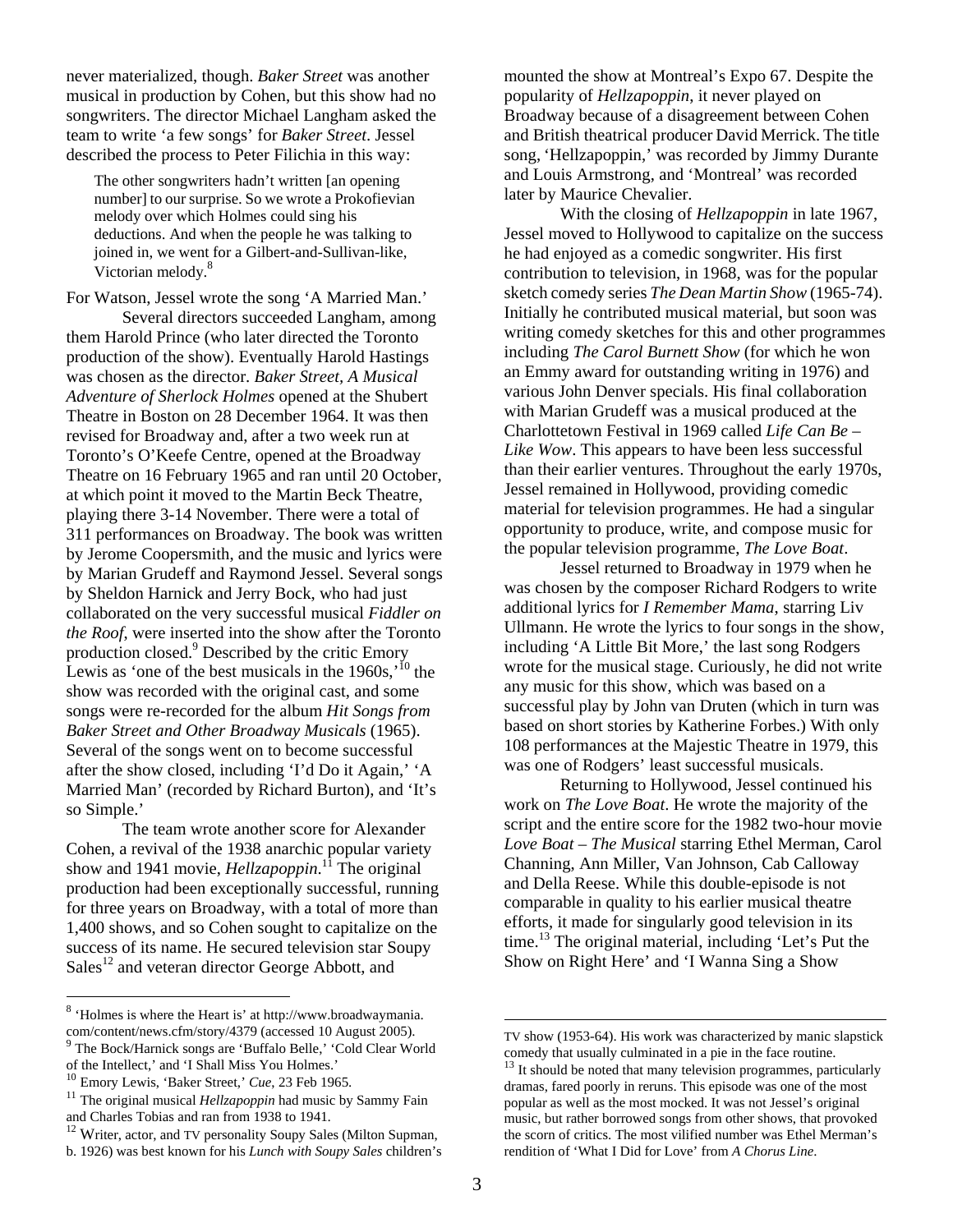Tune,' are superior both in quality and in performance to the standard borrowed songs sung in this episode.

After *The Love Boat* was cancelled in 1986, Jessel moved on to another successful programme, *Head of the Class* (1986-91), for which he served as a producer, writer, and songwriter. This programme starred Robin Givens, Howard Hesseman and, (in its final season), the Scottish stand-up comedian Billy Connolly. Jessel wrote a number of songs for this show as well, including the humorous 'I'm a Genius.' He was also a writer on the short-lived spin-off program *Billy*, starring Billy Connolly.

Throughout these years, various musical theatre projects yielded songs but no complete shows. Jessel and his current partner Cynthia Thompson have several musicals in progress, including *Moll*, based on Daniel Defoe's *Moll Flanders*, (the ballad 'Please, Don't Let It Be Love' from this show was nominated for best song at the 1996 *International Musical of the Year Contest* and is available on the CD *Best Songs* on Columbus Records, with Al Jarreau), and *Dennis the Menace* (for which they wrote 'Whatever Happened to Melody'). In addition, they have written songs for Shari Lewis's children's programme, *Lambchop and Hush Puppy* as well as the new Shari Lewis PBS show *The Charlie Horse Music Pizza*.

Jessel's new career began when the US cabaret singer Michael Feinstein recorded 'I Wanna Sing a Show Tune,' written for *Love Boat – The Musical*. Feinstein began to favour humorous songs by Jessel, including 'Oxnard' and 'The Things You Do.' When the two met, Feinstein suggested that Jessel should perform these works himself. The result of this is that at age 72, Jessel embarked on a new career as a cabaret singer. Billing himself as 'the world's only sit-down comic,' Jessel made his debut as a cabaret performer at Hollywood's *Gardenia Room* in April 2002. He booked a tour, including performances at the *Jazz Bakery* in Los Angeles and *The Senator* in Toronto, and in New York's *Danny's Skylight Room* and *Don't Tell Mama*. He began writing more comic songs, including 'Life Sucks and Then You Die,' prompting Feinstein to dub him the 'Millennium Noel Coward.' In 2004, he released his first CD, entitled *The First Seventy Years*, featuring many of his own songs.

 The versatility and willingness to try new styles is ultimately what allowed Jessel to become a successful and broadly accomplished composer. His story of early success in Canada is typical of many young musicians – not to mention other artists – who strove to change the Canadian cultural community but ended up moving to where they could earn a living. In fact, Jessel's chosen musical medium, musical comedy, is only now developing into a native art form. Young composers are workshopping their musicals in various

places, but a central focus for the Canadian musical theatre community is still lacking. Perhaps one day soon this focus will materialize, and young composers of musical comedy will no longer have to follow Ray Jessel's path south of the border.

#### **Discography**

- *Baker Street*. Original Broadway Cast Album. MGM E-7000 (1965).
- *Hit Songs from Baker Street and Other Broadway Musicals*. Richard Burton, Jack Cassidy, Barbara Cook, Richard Hayman, Fran Jeffries, Susan Johnson, Felicia Sanders, Kai Winding; Danny Davis Orchestra. MGM S-4293 (1965, released 1967).
- *Opportunity Knocks*. Symphony Nova Scotia, Howard Cable (conductor). CBC SMCD 5112 (1992).
- *Ray Jessel: The First Seventy Years*. Ray Jessel. LML-CD 171 (2004).



*Sandy Thorburn, whose article on Brian Cherney appeared in the* **ICM Newsletter 1.1 (Jan 2003): 3-7***, is himself a remarkably versatile musician and scholar. He is completing a PhD degree in musicology at the University of Toronto with a thesis on seventeenthcentury Venetian opera. For almost 20 years he has been the musical director and a composer for the Thousand Islands Playhouse in Gananoque, most recently having mounted a successful production of* **Anne of Green Gables**, *starring Ramona Gilmour-Darling*, *from 20 July to 3 September 2005. He has composed for film and television, is professionally active as a pianist, organist, harpsichordist, and choir director, and has been a faculty member at several universities in southern Ontario.*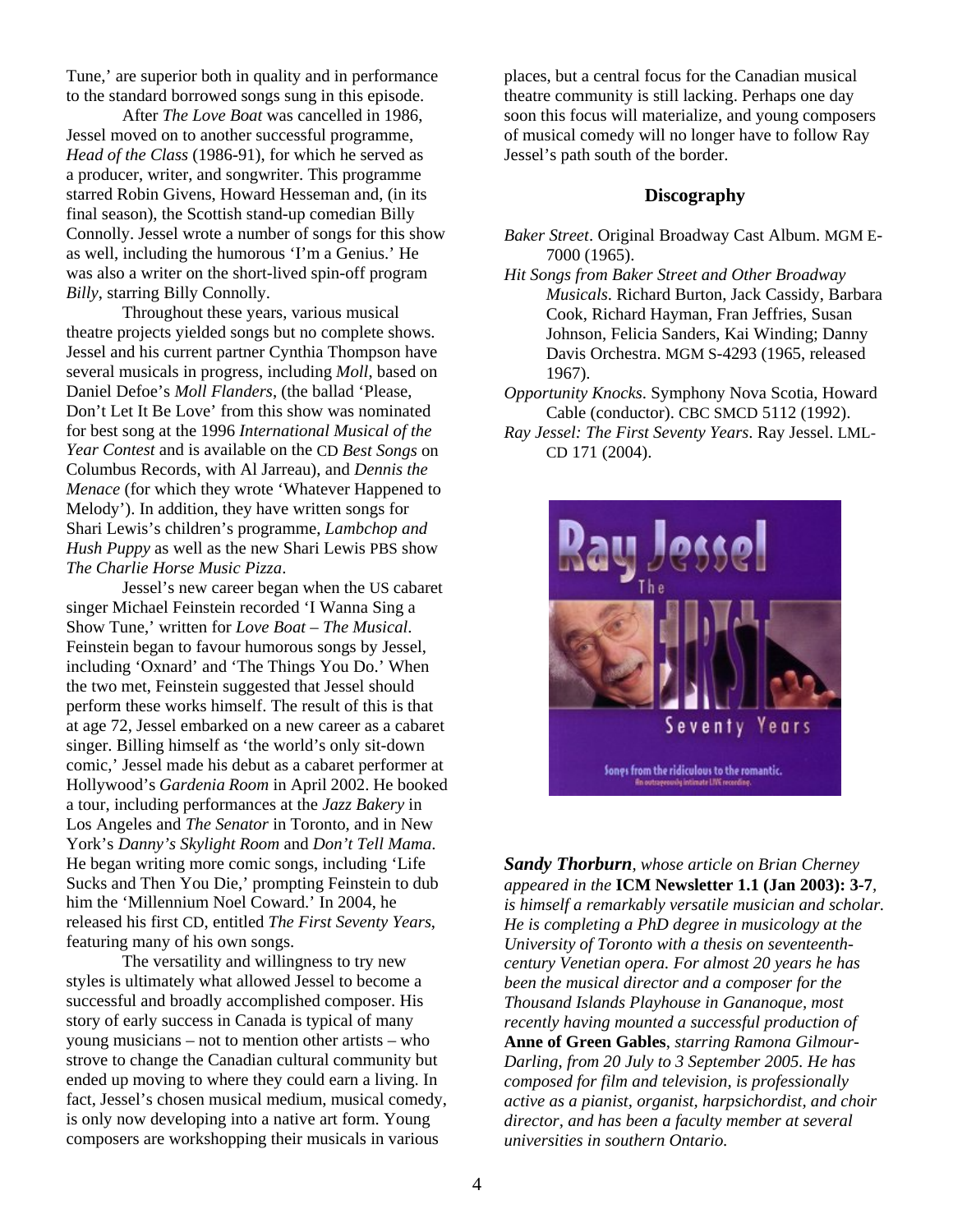## The Organization of Movement: Approaches to Dance Scholarship and the Study of Native American Dance

## Mary Caldwell Queen's University

Dance, like music, is both a cultural symbol and an artistic form, and plays an integral role in most world cultures. There are as many ways of dancing as there are of singing or playing instruments. Dance is an emergent field of study within the disciplines of anthropology and ethnomusicology. The purpose of dance scholarship is to study human movement, both analytically and as it reflects culture, in the same way that ethnomusicologists study music both theoretically and culturally.

 In 1956 a dance department was formed in the Society for Ethnomusicology, headed by Gertrude Kurath. Most ethnomusicologists seemed to embrace the study of dance as a specialized field within ethnomusicology. But there are lingering reservations about how well equipped ethnomusicologists are to study dance, as Judith Lynne Hanna has noted: 'Ethnomusicologists often neutralize dance for fear of lacking interpretive knowledge, but dance is often central to what they study.'1 In general, however, the central importance of dance was recognized and legitimized, and so dance made its way into the field of ethnomusicology.

 The relationship between dance and music is intrinsic and ingrained in many cultures. Some cultural contexts even convey a symbiotic relationship between the two.<sup>2</sup> Nonetheless, not all scholars have been happy with the division of the study of dance between the two fields of ethnomusicology and anthropology. In the past, Hanna has taken issue with the assumed dependence of dance on music, and with the use of the prefix 'ethno-' which she feels implies an ethnocentric viewpoint.<sup>3</sup> On the other hand, Kurath's background in both ethnomusicology and dance ethnology lead to personal biases that determined her categorization of the study of dance. Similarly, Hanna's earlier perspectives can be attributed to her own lack of a background in music.<sup>4</sup> The separation of music and dance seems insupportable on some levels, and in the same way that dance text and dance context must be regarded as two complementary entities, dance and music must be regarded as being different yet connected, as Hanna has surmised:

It is not clear how motor patterns are linked to definitive features of musicality: some groups do not dance to music. Perhaps music is linked to the definitive features of dance! Or perhaps the human psychobiological bases of rhythm generate both.<sup>5</sup>

 $\overline{a}$ 

Music and dance provide a paired relationship to study, and dance research benefits from two mutually beneficial fields of study: anthropology and music scholarship.

 This discussion of music and dance will focus on Native American dance culture. The relationship between dance and music is exemplified in the expressive arts of Native Americans. Research into Native American dance will also be tied to the history of dance research in general.

### Dance notation

The scholarly study of dance had, until the 1950s, been a relatively neglected area, with the exception of the work of a few scholars (e.g. Paul Nettl) on the one hand, and the development of dance notation on the other. Two notable dance notation schemes were developed: the Benesh system and the Laban system (which is called Labanotation in North America). The Laban system has been in use since the 1920s and provides purely kinetic notation. Developed by Rudolph Laban, the system is 'a guide to the performance of definite movements depicted in a series of graphic symbols.'<sup>6</sup> The graphs use symbols to represent movement in all parts of the body. In addition, it indicates the quality of movement and weight placement. For example, the system uses symbols to represent slashing motions versus dabbing motions, as well as stressed versus preparatory movements. The system and its terminology do not immediately identify it with any particular dance form, which potentially lends it flexibility and could make it useful in an ethnographic context.

 The Benesh system, on the other hand, was developed to record classical dance forms such as ballet. Its relevance to dance ethnography is slender, simply because of its grounding in classical European dance styles. In contrast to the graphs of Labanotation, the Benesh system is based on a matrix that resembles a musical staff. The matrix divides the body into sections and uses symbols placed either on or between the lines to indicate movement, much like musical notes on lines and spaces. Despite the possible limitations inherent in its Western conception, Julia McGuinness-Scott suggests it may have anthropological applications.<sup>7</sup> In a case study of a Maiali tribe dance from Australia, the movements are analyzed using notational 'staves'. The anthropological information gleaned from this particular movement study is minimal. The primary conclusion was that among a group of dancers, each dancer would add slight variants.<sup>8</sup> From an anthropological perspective, Benesh notation lacks a sense of the quality of movement, context, interpretations, and possible dance narratives.

<sup>&</sup>lt;sup>1</sup> Judith Lynne Hanna, 'Dance,' *Ethnomusicology: An Introduction*, ed. Helen Myers (New York: W.W. Norton, 1992): 324. 2

Hanna (as n.1): 319.

<sup>&</sup>lt;sup>3</sup> Judith Lynne Hanna, 'Movements towards understanding humans through the anthropological study of dance,' *Current Anthropology* 20 (1979): 316. The prefix 'ethno-' could also be problematized in *ethno*-choreology and dance *ethno*-graphy, not to mention *ethno*-musicology. 4

However, Hanna had revised her opinion by 1992 (see n. 1)*.*

<sup>5</sup> Judith Lynne Hanna, *To Dance is Human: A Theory of Nonverbal Communication* (Austin: U of Texas P, 1979): 22-23.

 $\overline{a}$ 6 Rudolf Laban, *Principles of Dance and Movement Notation* (London: MacDonald and Evans, 1956): 21.

<sup>7</sup> Julia McGuinness-Scott, *Movement Study and Benesh Movement Notation: An Introduction to Applications in Dance, Medicine, Anthropology, and*  Other Studies (London: Oxford UP, 1983).

McGuinness-Scott (as n. 7): 61-64.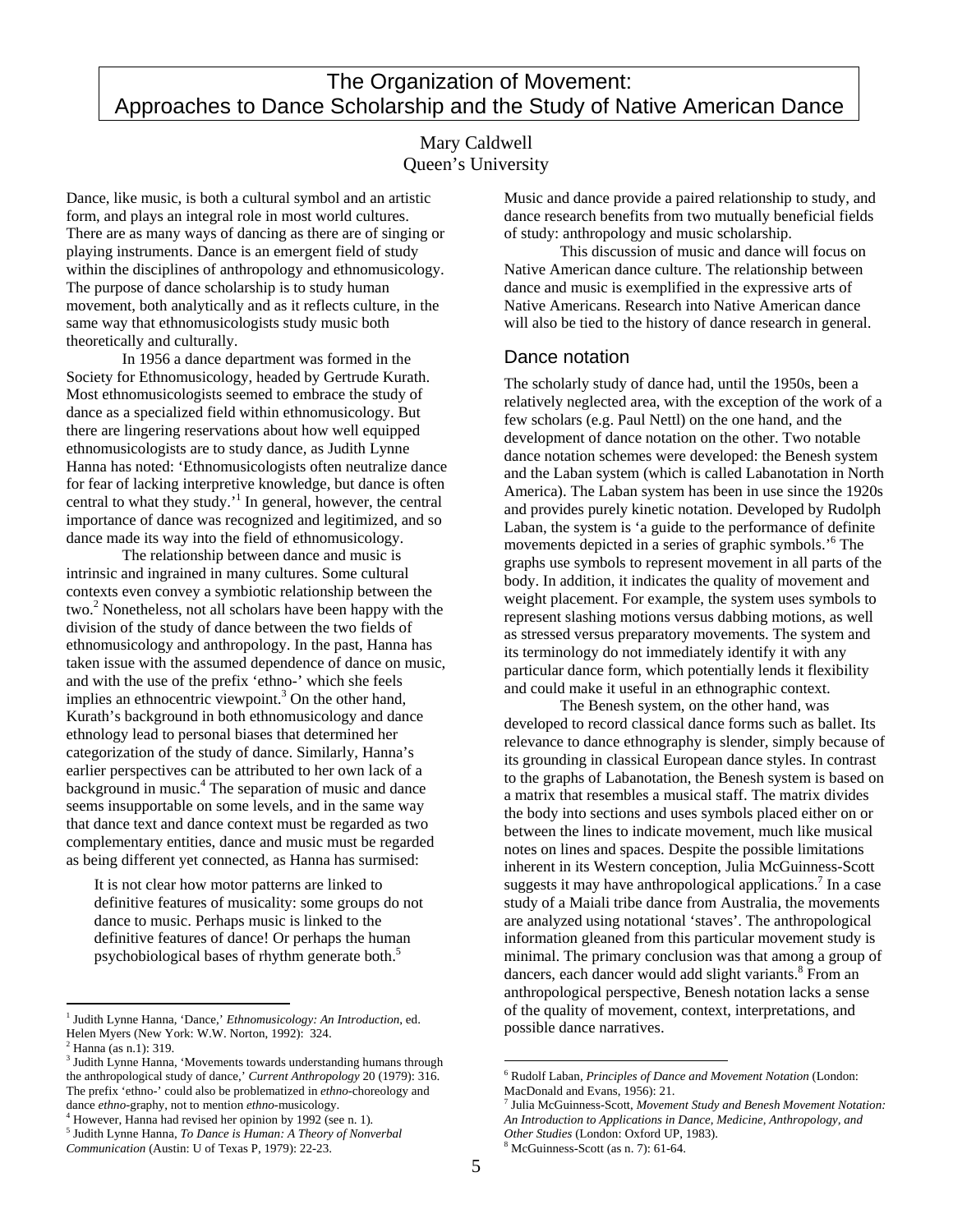The work of European-based or -influenced dance scholars has been described by Adrienne L. Kaeppler as 'classification, [the] definition of local and regional styles, historical layers and intercultural influences – similar to the aims of musical folklorists.'9 Kaeppler has criticized the comparative angle that is often assumed in the early studies of dance, as in much early ethnomusicology work. She has dismissed the work of Curt Sachs, for instance, because of its ties to *Kulturkreislehre* and evolutionary ideas which are now discredited.10 This European influence, however, is felt strongly in the work of Kurath, who was a colleague of Sachs and of Frank Speck. She was 'a pioneer of empirical, product-orientated studies'<sup>11</sup> and incorporated numerous European elements into her work. She developed her own dance notation while working with various Native American groups in North America and incorporated some elements of Labanotation into her work. Kurath tended towards overly descriptive research, which sometimes marked her as a collector. This research characteristic will be assessed later in an examination of her Six Nations research.

## Anthropology and dance scholarship

The German-born founder of US anthropology, Franz Boas, is someone whose dance research complemented Kurath: his approach was neither the opposite nor identical. His work was rooted in anthropological ideas; indeed, his was the first truly anthropological work done on dance in North America. Boas and those who followed in his footsteps used an approach similar to some current trends in ethnomusicology. He emphasized cultural context rather than the recording and categorization of physical movement:

Unfortunately, it is only too often that, when collecting dances, one picks up just one or several 'folk-dances' which, after being taken out of their natural context, do not tell us anything about their status in comparison with other dances. In this way, whole collections of dances lose their value to anyone wanting to know more about the dancer's role in the life of a human group. Without knowing their place in the cultural context, we miss the most important element of information: what did these particular dances mean to the people using them? How have they been utilized?<sup>12</sup>

The anthropology of dance, as opposed to dance ethnography, strives to look at the entire context surrounding dance – the rituals, social elements, costumes, cultural relevance and meaning, and the social, political and societal structure:

The study of living dance forms in their own cultural context is the only way to acquire the knowledge of dance … It will be seen that dance is deeply bound up with human society. Its features are determined by a particular type of culture and,

 $\overline{a}$ 

like a living organism, dance is always changing. The dance culture of any society forms a specific complex, and only against this background can it be properly understood.<sup>13</sup>

The anthropology of dance holds that dances have a specific function in a society and thus inform culture. Functionalist studies such as these are driven by context, and often lack discussion of the physical/'textual' or choreographical elements of dance.<sup>14</sup>

 Dance is thought by anthropologists to be socially produced, and as a result, to reflect values and norms of society in the same way that music does. The ways in which anthropologists discover correspondences between dance and society vary. Hanna presents a two-part methodology. The first part involves ethnography and is related to dance ethnography and dance notation: essentially, it involves fieldwork and a method of recording in order to facilitate study. Her second part outlines devices that may occur in the dance that convey meaning: concretization, icon, stylization, metonym, metaphor, and actualization. Besides these six devices, Hanna outlines eight 'spheres' in which this activity takes place.These details serve to derive meaning from dance:

Because the body is the instrument of dance, anthropologists look at attitudes toward the lived-in, ubiquitous, sentient body in a people's cultural system. People's experience with the first form of power, their bodies, tap potent, dramatic, and easy-torecall sources of images that influence their responses to dance as a participant or observer … dance resonates universal instincts and particular concerns. The medium is part of the dance message.<sup>15</sup>

Hanna's approach is largely grounded in the ideas of cultural communication and the physiobiological basis of movement. From her studies, she is able to glean social identities, roles and power relations.

 Kaeppler has similar goals in her research but her approach differs from Hanna's because it includes the study of specific movement systems. While Hanna's methodology mentions movement systems in the collection portion, it focuses more on what the movements communicate rather than the movements themselves. Kaeppler's approach aims to 'not simply understand dance in its cultural context, but rather to understand society through analyzing movement systems.<sup>16</sup> The difference is slight but important: the etic approach of Hanna versus the emic approach of Kaeppler.

 In order to continue to approach the study of dance, specific examples from the field are useful. Two scholars and their respective studies stand out as paradigmatic models of two approaches to Native American dance. The research of Franz Boas and Gertrude Kurath is based on work with two geographically disparate Native groups, the Kwakiutl in British Columbia and the Six Nations in Ontario. Their scholarship will be discussed in some detail here in order to determine its relevance to dance research and the study of Native American dance.

<sup>&</sup>lt;sup>9</sup> Adrienne L. Kaeppler, 'American approaches to the study of dance,' *Yearbook for Traditional Music* 23 (1991): 11. 10 Adrienne L. Kaeppler, 'Dance in anthropological perspective,' *Annual* 

*Review of Anthropology* 7 (1978): 33. 11 Adrienne L. Kaeppler, 'Ethnochoreology,' *Grove Music Online*

<sup>&</sup>lt;sup>12</sup> See Rudolf Lange, *The Nature of Dance: An Anthropological Perspective* (New York: International Publications Service, 1976): 108.

<sup>13</sup> Lange (as n. 12): 108, 112.

<sup>14</sup> See Hanna (as n. 1): 317-18.

<sup>15</sup> Hanna (as n.3): 323.

<sup>16</sup> Kaeppler (as n. 9): 16.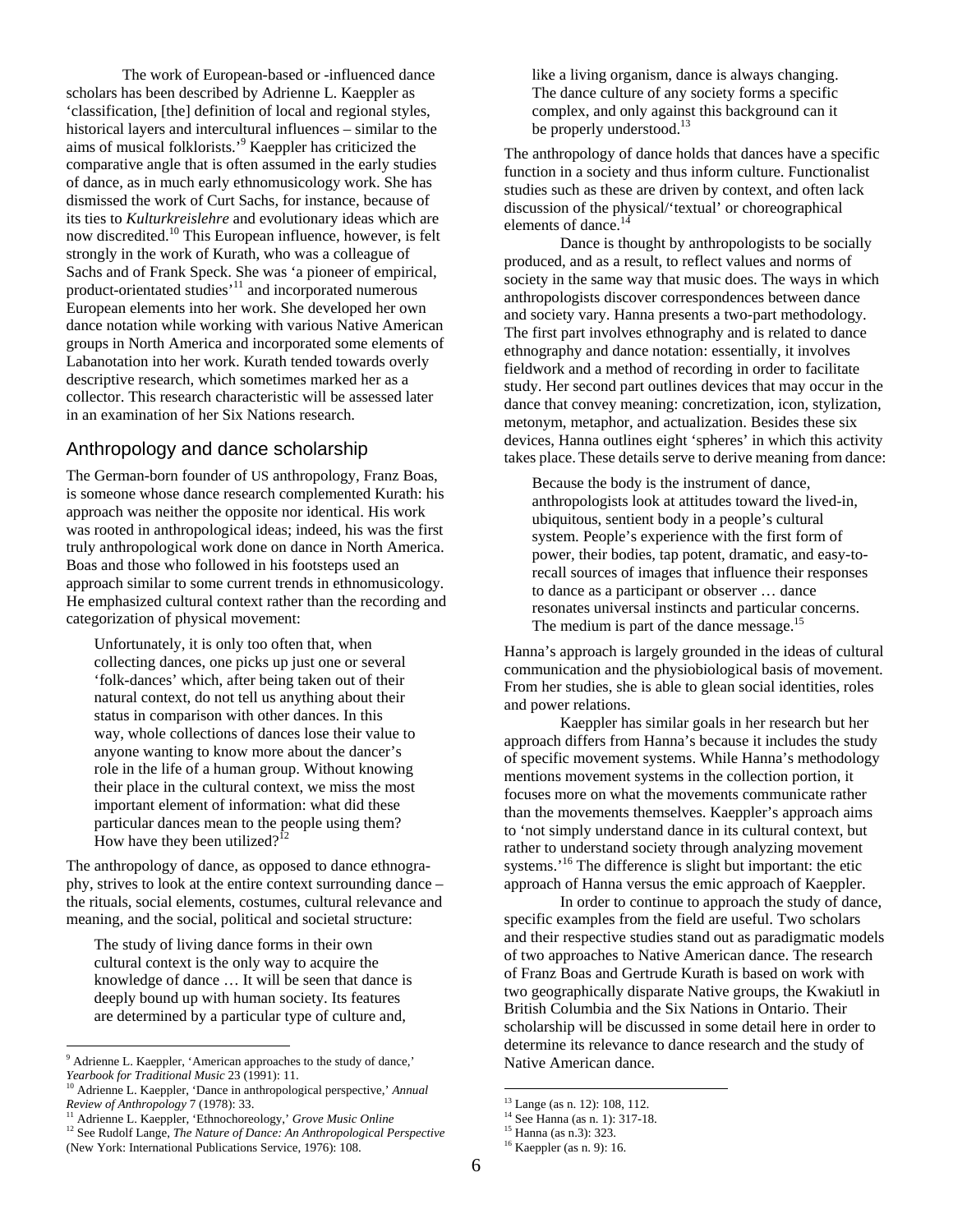#### Franz Boas and dance scholarship

Boas conducted research on Kwakiutl dance and music in the west coast of Canada beginning in the 1880s. His research, pertaining specifically to the dance and music of the Kwakiutl Natives, was presented in an article in 1888,<sup>17</sup> and as a portion of a published seminar mediated in 1942 by his daughter, the dancer and researcher Franziska Boas (see n.23). The 1888 article describes specific dances and dance narratives that Boas collected 1886-87. The later article, Boas' last published work, also describes specific dances, but examines more closely the role of dance within culture.

 The later article is based on research completed during Boas' last round of fieldwork in the 1930s. A notable aspect of this fieldwork was the use of film to record dance movement. The anthropologist Jay Ruby points out that:

Boas [may] be one of the first anthropologists, and perhaps the first social scientist anywhere, to use the motion picture camera to generate data in natural settings (as opposed to a laboratory) in order to study gesture, motor habits, and dance as manifestations of culture.<sup>18</sup>

In 1930, Boas commented about his research with the Kwakiutl: 'The dance problem is difficult. I hope that the films will give us adequate material for making a real study.<sup>19</sup> The films from the 1930s were later analyzed by Franziska Boas for use in an article in 1942. Franziska Boas suggested that, had Boas had more time, he would have used the films as a basis of Labanotation analysis, an intriguing connection with European dance research pursuits as well as the later work of Gertrude Kurath in the 1950s and  $1960s$ .<sup>20</sup> It is apparent from his visual recording of movement and dance that Boas might have considered more extensive physiological study beneficial to his research.

 Boas' approach to dance defines him as 'an early proponent of the study of dance and body movement as culture.<sup> $21$ </sup> In many ways, he is the forerunner of numerous anthropological studies of dance in the twentieth- and twenty-first centuries. His work views dance as a culture signature and the 'social identity of [dance] as an expression of culture,'22 a definition of the function of dance that truly develops in the work of scholars such as Royce, and even more strikingly, Williams. Boas in 1942 intimately ties together ethnological analysis and interpretation. His work appears in a seminar that addresses the question of the role of dance in human life from an unbiased anthropological perspective. In her introductory comments, the mediator Franziska Boas states:

We must start again, humbly, at the bottom of the ladder. We must be willing to study and judge and – if necessary – destroy our own gods, particularly those of style, if we are to find contact with the life of the people today. Dance must be thought of as

an expression of communal activity, and its constructive social influence on the individual must be realized and promoted.<sup>23</sup>

The seminar has contributions from both anthropologists and ethnomusicologists and ranges from Boas' Native American dance and music research to research conducted in Africa, Haiti, and Bali. The studies all focus on the function and form of dance in each culture.

 Due to the structure of the seminar, Boas' study is separated into two sections. The first section describes in detail the dances, context, and music of the Kwakiutl nation. Boas describes the dances in terms of general movements and motions. He uses terms and descriptors such as 'turning,' 'swinging,' 'running,' 'stepping,' and 'dancing.' The adverbs modifying the movement descriptors are 'rapid,' 'short,' 'slow,' and 'rhythmically.' Beyond the purely physical descriptions, Boas includes interpretations of particular movements. The interpretations are based both on the social, ceremonial and physical context of the dance, and on the correlation between the dance and the story that the dance depicts. The war dance is an example where the ceremonial and physical context and the story depiction are evident in Boas' descriptions:

One of the most complicated dances is the socalled war dance which is always performed by a woman. The dancer … enters the room with very short steps, resting on one foot and then making a short step forward with the other foot. She holds her arms with the elbows close to her body, the forearms stretched forward with the palms upward. This movement indicates that she is trying to conjure up supernatural power from underground.<sup>24</sup>

Boas continues with a description of the various parts of the dramatic dance, continually referring back to the symbology of the dancer's movements with respect to the supernatural elements of the dance.

 Boas concludes his overview of a collection of more than half a dozen different categories of dances, including specific examples, with an extrapolation about the significance of the dances which he viewed:

It will be seen from the foregoing that song and dance accompany all the events of Kwakiutl life, and that they are an essential part in the culture of the people. Song and dance are inseparable here … The separation between performer and audience that we find in our modern society does not occur in more primitive society such as that represented by the Kwakiutl Indians.<sup>25</sup>

The obvious problem in the preceding extract is the reference to a 'primitive society' and the comparison to 'modern society'. It is interesting to discover a problem such as this in a collection of writings headed by a manifesto that states the abandonment of judgment and the destruction of

<sup>&</sup>lt;sup>17</sup> Franz Boas, 'On certain songs and dances of the Kwakiutl of British <sup>17</sup> Franz Boas, 'On certain songs and dances of the Kwakiutl of British<br>Columbia,' *The Journal of American Folklore* 1 (1888): 49-64.

Columbia,' *The Journal of American Folklore* 1 (1888): 49-64. 18 Jay Ruby, 'Franz Boas and Early Camera Study of Behavior,' *Kinesics Reports* 3.1 (1980): 7 (http://astro.temple.edu/%7Eruby/ruby/boas.html) <sup>19</sup> Ruby (as n.18): 9.

 $20$  Ruby (as n.18): 9.

 $21$  Ruby (as n.18): 9.

 $22$  Ruby (as n.18): 10.

<sup>&</sup>lt;sup>23</sup> Franziska Boas, 'Introductory note,' *The Function of Dance in Human Society* (New York: Dance Horizons. 1944): 2.

<sup>&</sup>lt;sup>24</sup> Franz Boas, 'Dance and music in the life of the Northwest Coast Indians of North America,' in *The Function of Dance in Human Society: A Seminar Directed by Franziska Boas* (New York: Dance Horizons, 1944): 8. 25 Boas (as n.24): 10.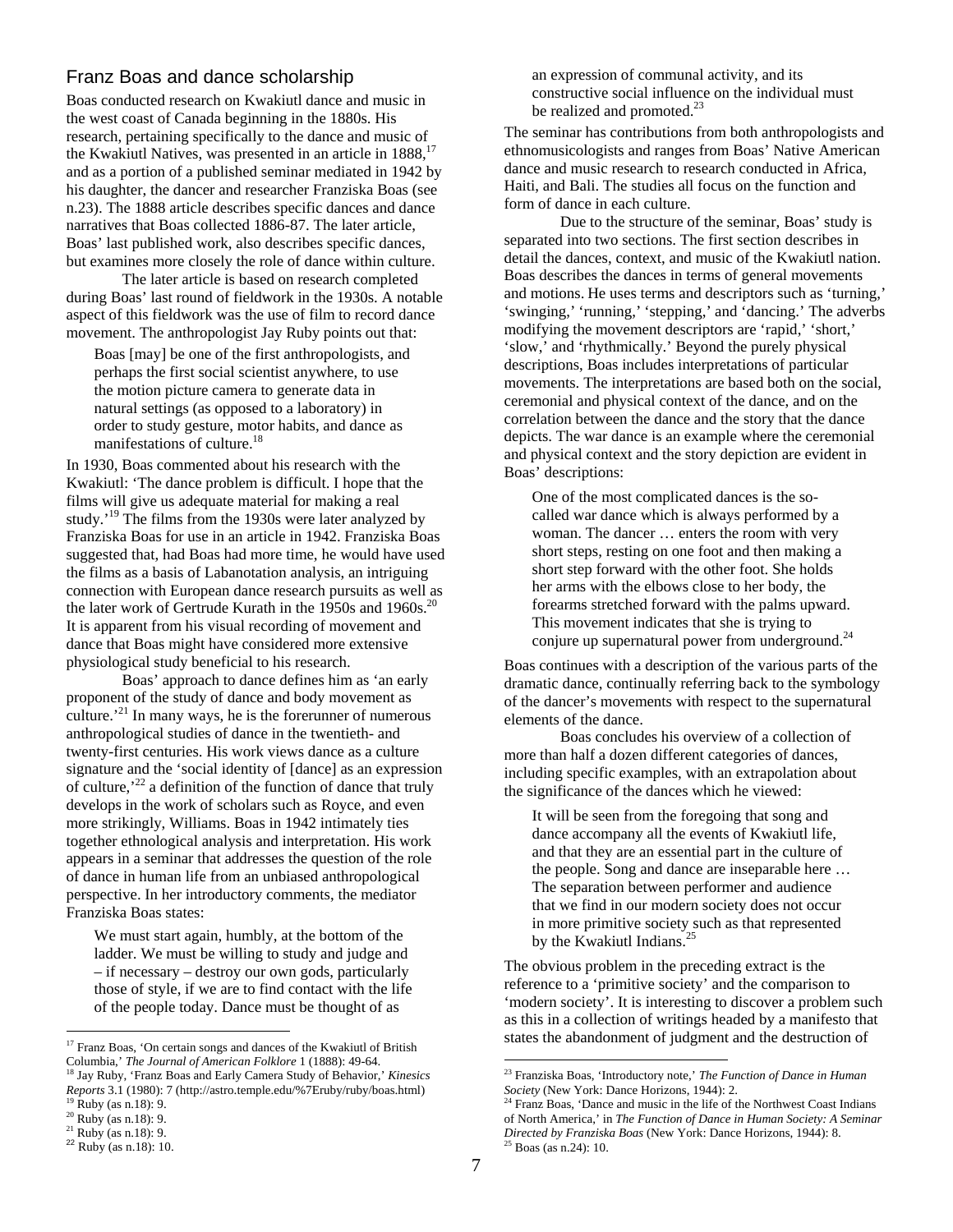the so-called 'gods' of Western-oriented style. Gleaned from this problem is the realization that, despite good intentions, it is impossible to separate one's own cultural biases from the perceptions of other cultures.

If the issue of comparative attitudes is disregarded for the moment, it is apparent from this excerpt that certain conclusions can be drawn from an observation-based study of dance. Firstly, dance and music operate within Kwakiutl society as symbiotic forms of expressions. Secondly, there are no apparent barriers for dancers based on age, gender and participation, primarily because of the absence of an audience/participant relationship.

 The second section, which in many ways is the more significant part of Boas' study, is presented as a discussion between the seminar mediator, Franziska Boas, and her father, Franz Boas. The questions concentrate, interestingly, on details of purely physiological elements such as weight centres and gravity, general characteristics of the dance movements, and the relations between dance and everyday life (including movements such as walking). An important question is whether 'dance [expresses] the life of people as a whole in all cultures.'26 In particular, Franziska Boas refers to the war dance and the act of gathering supernatural powers. She compares this Kwakiutl dance with a Pueblo dance that emphasizes formality and repetition. The comparison between these two geographically disparate groups implies an innate cultural difference that is evident in the style of communication and expression as presented through dance. The formality and repetition, espoused as cultural traits of the Pueblo, are contrasted with a culture that Franziska Boas portrays as 'full of drama and magic [and] as we have seen, closely bound up with the life of the people. We find here community participation with emphasis on the individual achievement.'

## Gertrude P. Kurath and dance scholarship

Boas' study of dance and music in Kwakiutl life is a 14-page article, whereas Kurath's *Dance and Song Rituals of Six Nations Reserve, Ontario* (1968) is a monograph. Kurath includes dance notation, musical transcriptions, costume information, and numerous photographs in her study. As a result of the different eras in which they were working, Boas (1858-1942) and Kurath (1903-1992) do not provide a completely accurate or fair comparison, but examining the work of these two scholars informs and enlightens the study of approaches to dance within a specific cultural environment: Native America.

Adrienne L. Kaeppler notes a pivotal difference between two approaches to the study of dance that also reflects the contrast between Boas and Kurath:

I would characterize the focus of European dance researchers to be on the dance product and its authenticity, while the focus of American researchers is on what dance can tell us about society – or to simplify even further, choreological approaches vs. contextual approaches.<sup>28</sup>

 $\overline{a}$ 

Kurath's approach is choreological, as shown by her use of dance notation. In her introduction she writes:

The following chapters will recreate the dances and songs of the ceremonies by means of choreographic and musical symbols. The descriptions start with the first Longhouse activity during Midwinter season.<sup>29</sup>

What follows is a collection of songs and dances that includes short written descriptions, musical transcriptions, and dance transcriptions using dance notation, costume descriptions, instrument information, and contextual information regarding the function of the dance. Like many dance ethnographers, Kurath categorizes dances according to their social or ceremonial usage. In short, Kurath's study focuses largely on what scholars such as Kaeppler have referred to as the 'dance product.'

An essential feature of Kurath's study resulting from her fieldwork on the Six Nations reserve is the development of her own system of dance notation. In her introduction to the notation portion of her study, she notes that 'choreography is defined as the writing down of dances. Verbal descriptions are not adequate, although they may supplement written symbols.<sup>30</sup> Kurath's notation, like Labanotation, includes both musical transcriptions and dance symbols. The visual appearance of the notation is similar to that of Benesh notation, but Kurath uses a three-line stave, as opposed to the five-line stave of Benesh. Moreover, the symbols that Kurath uses are specific to the dances that she recorded. The symbols are arranged in categories, such as personal symbols, the position of limbs, and the movement of specific appendages.

**Figure 1**: Kurath, *Dance and Song Rituals of Six Nations Reserve, Ontario*, Personal Symbols.<sup>31</sup>

|  | <b>D</b> Female Patient                  |   |
|--|------------------------------------------|---|
|  | 2 Singer with Rattle                     |   |
|  | 모 Singer with Drum                       |   |
|  | Female Leader<br>▲ Male Leader           |   |
|  | O Woman of Moiety 2<br>o Woman of Moiety |   |
|  | ш Man of Moiety 2<br>工 Man of Moiety     | 1 |
|  |                                          |   |

O- Woman Facing to Right

2 T

Man Facing Forwards, ᅩ along Dance Line

<sup>&</sup>lt;sup>26</sup> Boas (as n.24): 16.<br><sup>27</sup> Boas (as n.24): 16.<br><sup>28</sup> Kaeppler (as n.9): 11.

<sup>29</sup> Gertrude Kurath, *Dance and Song Rituals of Six Nations Reserve, Ontario* (Ottawa: National Museum of Canada Bulletin No. 220, 1968): 45.

<sup>30</sup> Kurath (as n.29): 19. $31$  Kurath (as n.29): 22.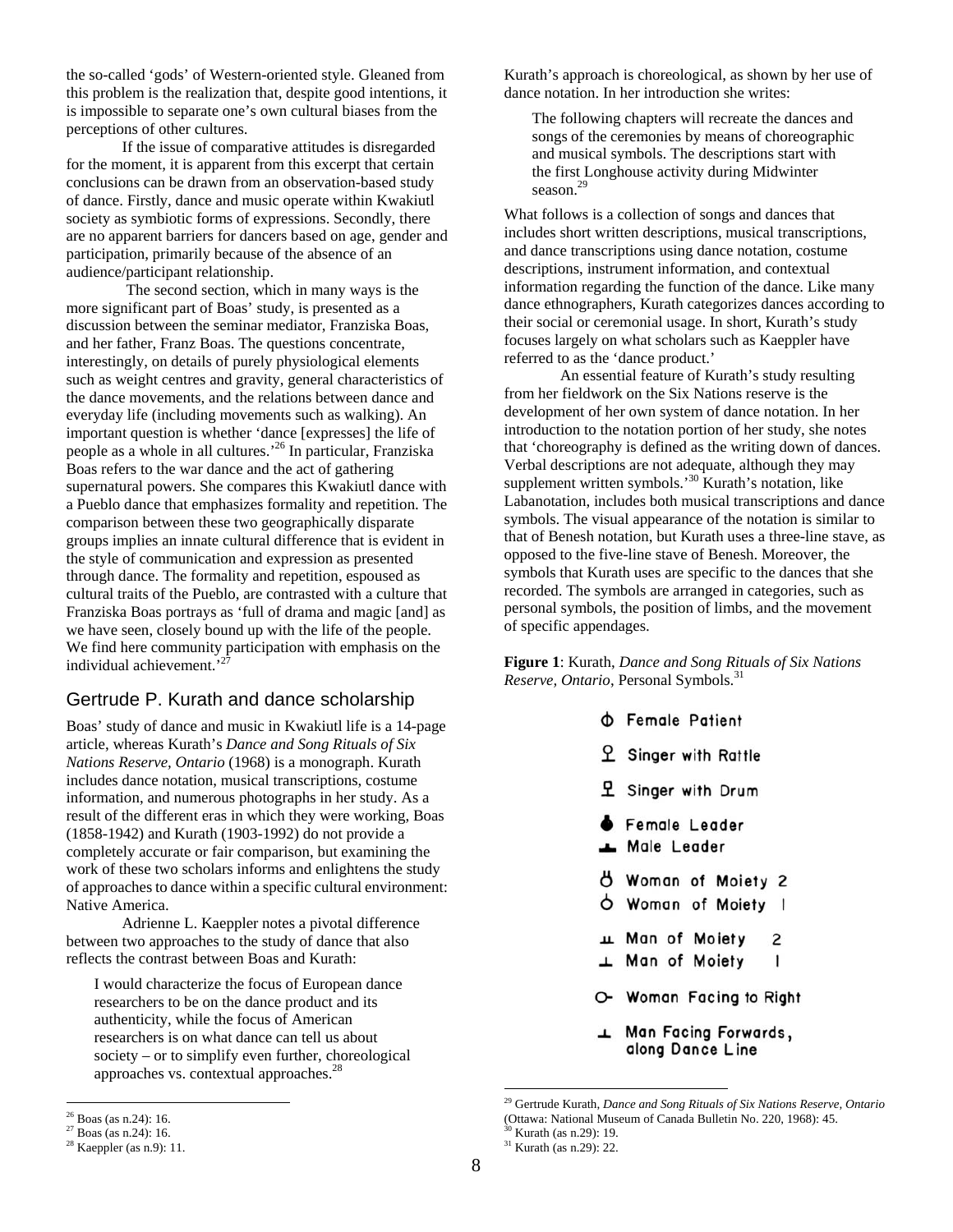Figure 1 presents what Kurath labelled 'personal symbols' which represent the details of gender, social organization (moiety), and instrumentation. They demonstrate the need for a notation specific to Native American dance styles.

In addition to symbols for physical movements, Kurath expands the notation to a macro level by including ground plans on which the symbols are placed, in addition to the staves. Figure 2 shows an example of the three elements that Kurath combines in her study of specific dances. With the notation, Kurath also includes short written descriptions that clarify the notated dance.

**Figure 2**: Kurath, *Dance and Song Rituals of Six Nations Reserve, Ontario*, Buffalo Dance, Part IV, transcription, ground plan and dance notation.<sup>32</sup>



An earlier work by Kurath, *Iroquois Music and Dance: Ceremonial Arts of Two Seneca Longhouses*, covers dance in a similar way to her 1968 work, with musical and choreographical descriptions and analyses of a collection of Iroquois dances and songs. 33 The notation is virtually identical to that of the later publication, though she uses more stick figures to illustrate movement. The principal – indeed the only – interpretive statements are presented as the 'Physiology and Psychology of Performance'. Even in this section, though, Kurath's interpretations and observations do not extend beyond more elaborate and verbose descriptions of the dances and the spectators' reactions.

Kurath's methodology has been outlined by Kaeppler in order to demonstrate the orientation of Kurath's approach toward the scientific study of movement or choreology. Her methodology incorporates fieldwork,

 $\overline{a}$ 

laboratory study, analysis of style, graphic presentation, analysis of movements, complete representation of dances, and conclusions and theories.<sup>34</sup> Kurath's approach differs from Boas' in two important details: firstly, and this is not surprising given the vast scope of Boas' research, Kurath has a more specific and intentional approach towards dance. Secondly, there is the addition of what Kaeppler refers to as a 'laboratory study,' the step at which Kurath's ethnography becomes a choreographic versus anthropological analysis.

Despite her own good intentions, Kurath's work has a tendency towards data collection rather than ethnographic research. One issue here was Kurath's influences in the field of dance ethnology. Initiated into the field by anthropologists William Fenton and Frank Speck, Kurath's task was:

To assist them in amassing the empirical data they were after – descriptions of choreographic groundplans, generalized descriptions of body movements, and statements about cultural symbolism as reflected in choreographic patterns.<sup>35</sup>

Kurath's work was thus highly driven by data collection. In spite of her statement that dance ethnology is 'an approach toward, and method of, eliciting the place of dance in human life – in a word, as a branch of anthropology,<sup>36</sup> her writings tended to focus on detailed descriptions and choreographic analysis. The dichotomy between her opinions concerning dance ethnology (see the article cited in n.35) and what she produced on Native American dance and music, specifically in the 1960s, makes her a pivotal and complex figure in the history of both dance ethnology and the anthropology of dance. She was a bridge between two stages in the evolution of dance research.

Despite her highly respected position in the history of dance research, Kurath has faced criticism in light of her highly choreographical approach to studying dance:

> Gertrude Kurath, a dancer, with degrees in art history, music, and drama, has been hailed as the parent of dance ethnology. Yet there is really very little that one can point to in her work that is anthropological from a theoretical point of view.<sup>37</sup>

At the same time, her approach to dance lays the groundwork for further ethnological analysis, the kind of groundwork that was lacking in Boas' study of Kwakiutl dance. It is precisely this kind of technical choreographic information that Boas was likely interested in pursuing that persuaded William Fenton and Franck Speck to encourage Kurath's data collection.<sup>38</sup>

It is only through the study of early dance ethnographers and anthropologists that more current research can be understood and contextualized in the learning

<sup>32</sup> Kurath (as n.29): 61.

<sup>33</sup> Gertrude Kurath, *Iroquois Music and Dance: Ceremonial Arts of Two Seneca Longhouses* (Washington: Smithsonian Institute, 1964), pp. 63-65.

 $34 \text{ Kaepler (as n.10):} 36.$ <br> $35 \text{ Kaepler (as n.9):} 12.$ 

<sup>36</sup> Gertrude P. Kurath, 'Panorama of dance ethnology,' *Current* 

*Anthropology* 1 (1960): 250. Kaeppler (as  $n.10$ ): 35.

<sup>&</sup>lt;sup>38</sup> Franck Speck was a student of Boas at Columbia University. The connection that this creates between Boas and Kurath is one that is rarely studied, but perhaps would help to establish a sense of lineage in the field of dance ethnology. Speck published, with Leonard Broom, *Cherokee Dance and Drama*, which was, essentially, a collection of dance repertories. In fact, the central portion of his publication is entitled 'The Repertory of Dances.'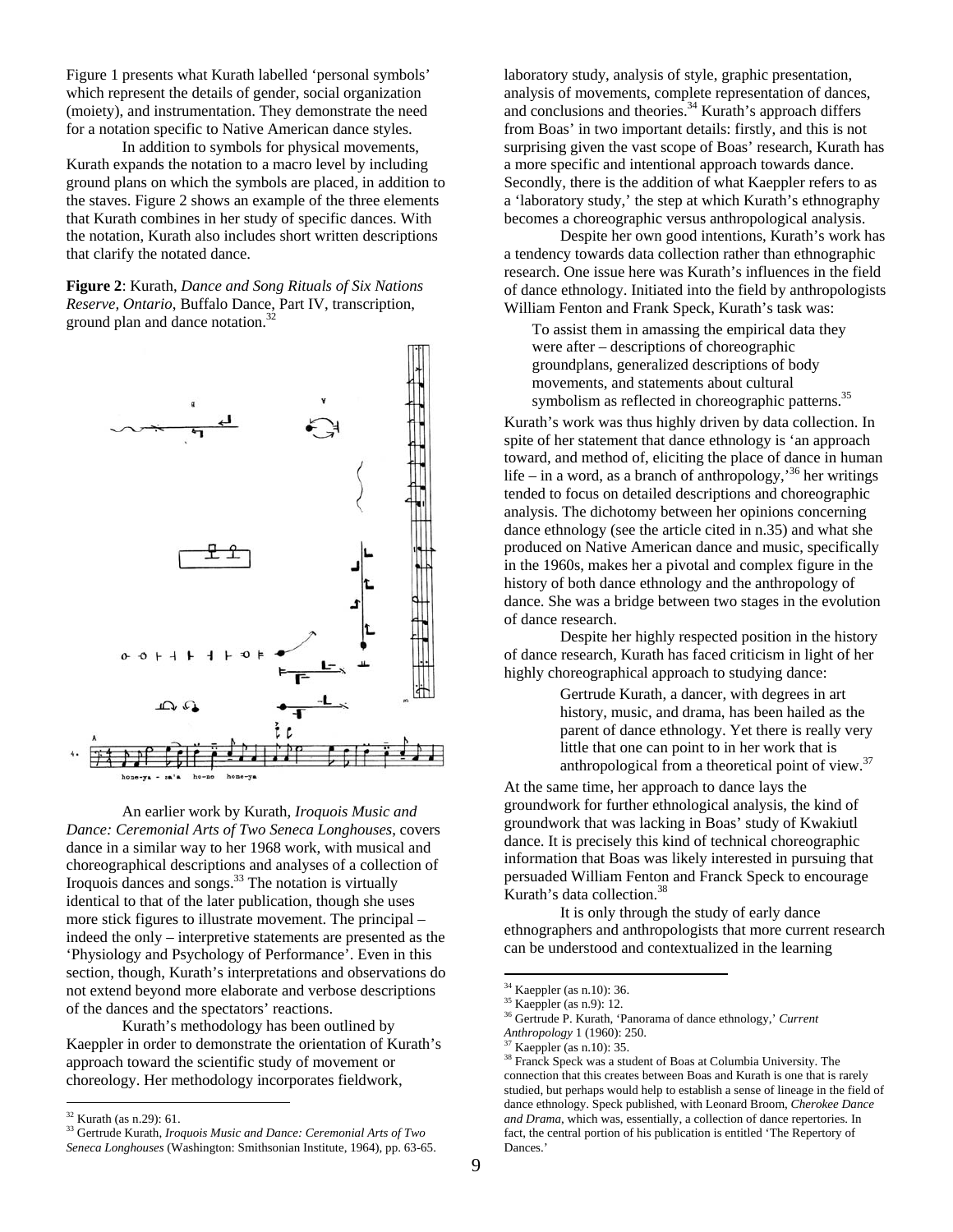processes of an emerging field of study. It is also through the writings and analyses of scholars such as Boas and Kurath that approaches to and perceptions of Native American dance can begin to be understood and that methodologies can be formed for future studies. Boas' Kwakiutl dance research lacks the choreographic and ethnographic details that would contribute to a fully formed anthropological study. On the other hand, Kurath's study focuses perhaps too much on choreology. It is in the works of anthropologists in the 1970s, such as Kaeppler and Hanna, that another level of research is added to the already multifaceted study of dance.

## Critical issues in recent dance scholarship

Current approaches to dance, and more specifically Native American dance, during the 1990s and into the 21st century, are characterized by emphasis on reciprocal fieldwork, the study of dance in modern contexts such as the powwow, and the increased emphasis on social, political and cultural signifiers evident in dance. Joan D. Frosch, who is a dance ethnographer, outlines some possible methodologies and approaches in the study of dance in an essay published in *Researching Dance: Evolving Modes of Inquiry* (see n.39). This collection of essays was intended as an introduction to dance research and as such is a useful indicator of the state of current dance research. Frosch's approach differs from most dance researchers before the 1990s. Her work is informed and educated by the vast well of dance knowledge available. The work of Boas and Kurath, Royce and Hanna, Williams and Kealiinohomoku all contribute to the conclusions that Frosch reaches in regards to dance research.

 What is important to note about Frosch's approach is the way in which it integrates, or weaves, the threads of research methodologies and systems in order to provide a clearer focus on dance ethnography. She recognizes the need to contextualize dance socially and culturally from an anthropological standpoint, and points out the importance of analytical tools such as dance notation and the use of film or video in the study of dance. She also stresses the need to respect and have reciprocal relationships with the culture being studied. This movement reflects the general trend in both anthropological and ethnomusicological research towards a new kind of fieldwork and more reciprocal relationships with informants:

Early research on dance in culture emerged from [colonialism] and is tainted with notions of subjugation, otherness, exotica, and cultural superiority….As a practice, ethnography can shift the emphasis in the research from the sole needs of the researcher and his or her cultural system (most often, the academy), to serving a broader set of purposes.39

 In the dance entry in the *Garland Encyclopedia of World Music*, Kealiinohomoku further acknowledges this new state of dance research:

 $\overline{a}$ 

The dance mosaic of North America has become evident and its many parts acknowledged and honored in the twentieth to the twenty-first century … New methods have been developed to honor, research, and preserve dance materials.<sup>40</sup>

The new methods that Kealiinohomoku refers to are the ones that recognize dance, specifically in a Native context, as inseparable from other elements of society, in the same way that music is intrinsically tied to Native culture. In contrast to Boas and Kurath, who hold that dance contributes to the value of culture, more recent interpretations of Native American dance view it as 'inherent to the proper function of the culture.<sup> $41$ </sup> In other words, although it is still necessary and beneficial to study Native American dance, it cannot be isolated to the same degree that it was from the 1930s to the 1970s. The ethnomusicologist Nicole Beaudry comments:

Among other things, I came to understand that no expressive behavior exists in isolation from its cultural context and therefore that the shortest route toward real understanding is still the long way around – that I needed to see the forest as well as the tress. $42$ 

Although Beaudry's specific fieldwork is focused on music rather than dance, her insights concerning the nature of fieldwork involved in ethnography, anthropology and ethnomusicology are also beneficial for the study of dance.

### Bi-choreology

An intriguing element in research relevant to current trends in ethnomusicology and dance research surfaced in the late 1950s with Mantle Hood's concept of 'bi-musicality,' the training in a non-Western musical tradition to the point of fluency and comprehension.<sup>43</sup> Although this term is a musical one, derived from an earlier linguistic use, it can be extended further to refer to competency in more than one cultural style of dance. A suitable term that could be coined is 'bi-choreology,' defined as training in dance forms other than Western forms, or training in multiple dance forms originating in different cultures. An example of someone who is bi-choreological would be a dancer who was trained in both classical European ballet and the dances of a Native American group or groups. This dancer would be fluent in the physical vocabulary of these disparate dance forms, and would be functionally fluent in the performance of the dances. For example, a dancer could be proficient in both classical ballet, following the methods of the Royal Academy of Dance or the Cecchetti school, and in Native

<sup>&</sup>lt;sup>39</sup> Frosch, 'Dance ethnography: tracing the weave of dance in the fabric of culture,' *Researching Dance: Evolving Modes of Inquiry*, ed. Sondra Fraleigh and Penelope Hanstein (Pittsburgh: U of Pittsburgh P, 1999): 249- 80 (citation: 269).

<sup>40</sup> See Kealiinohomoku, 'Dance,' *Garland Encyclopedia of World Music*, ed. Bruno Nettl and Ruth M. Stone, 206-26 (citation: 221).

<sup>41</sup> See Kealiinohomoku, 'Dance,' *Native America in the Twentieth Century: An Encyclopedia*, ed. Mary B. Davis, 164-69 (citation: 165). 42 Nicole Beaudry, 'The challenges of human relations in ethnographic

enquiry,' *Shadows in the Field: New Perspectives for Fieldwork in Ethnomusicology*, ed. Gregory F. Barz and Timothy J. Cooley (New York: Oxford UP, 1997): 63-83 (citation: 68).

<sup>43</sup> Mantle Hood, 'The challenge of bi-musicality,' *Ethnomusicology: Ethnomusicological Theory and Method*, ed. Kay Kaufman Shelemay (New York: Garland, 1990): 111-15. Helen Myers in 'Ethnomusicology,' *Ethnomusicology: An Introduction* (New York: W.W. Norton, 1992): 9 points out that the idea of bi-musicality exists in other ethnomusicological writings of generally the same time, notably in the work of Charles Seeger, who drew on the comparison between music and language.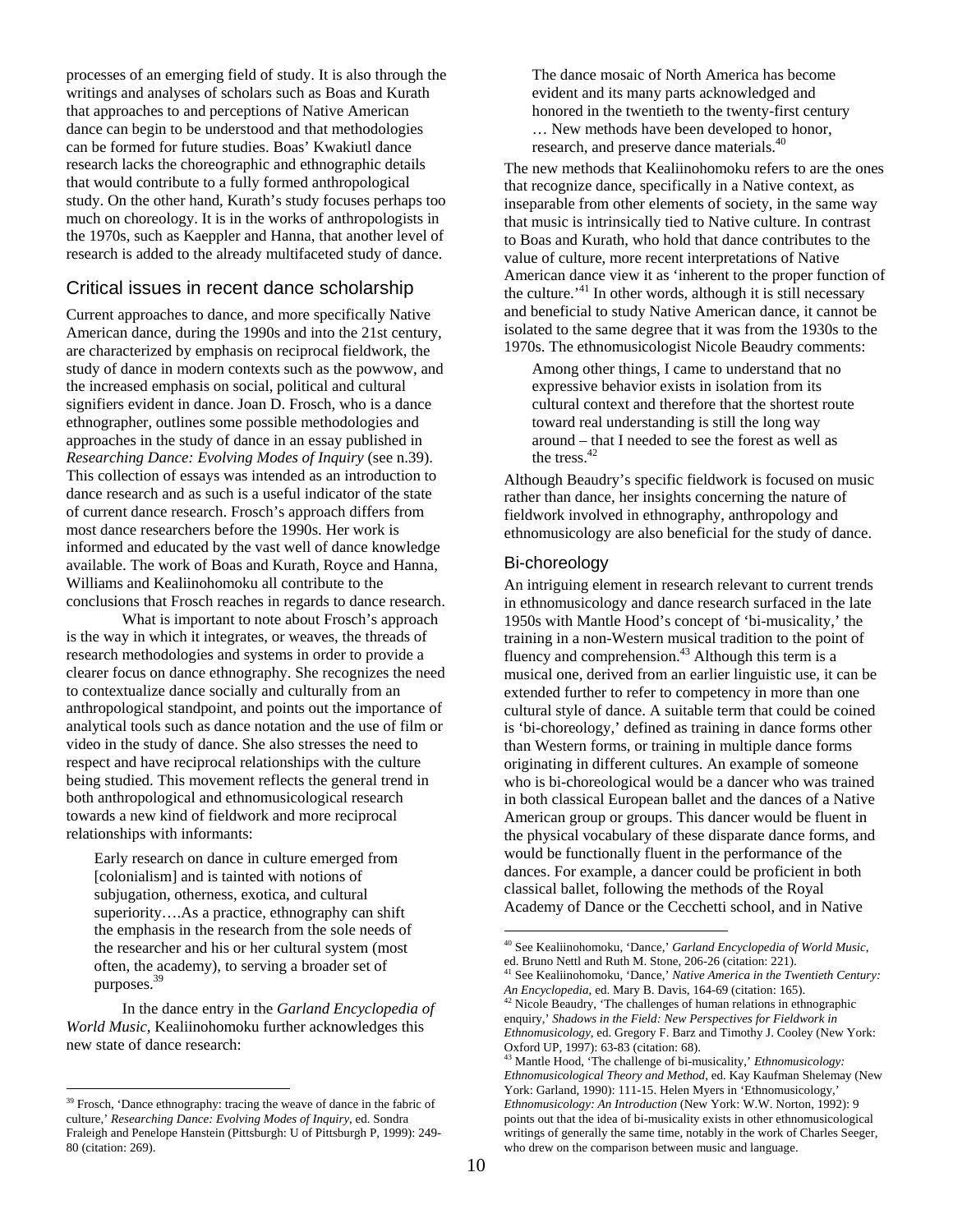dance, such as the Jingle dress dance of the contemporary powwow.44

 The benefits of bi-choreology in dance research would be numerous, and would correspond to those of bimusicality. A better understanding of theoretical systems, of the methodologies of learning, and of the function of performance are all derived from the physical, emotional and psychological involvement manifest in bi-musicality. Bichoreology would enable dance researchers to fully involve themselves in the physical realm of dance, rather than simply observing, discussing or recording dance movements. Presumably, the result would be a greater and deeper understanding of how dance exists within a culture.

A short time after Mantle Hood introduced the term 'bi-musicality,' Kurath discussed the training of dance ethnologists. A dancer herself, Kurath recognized the importance of dance training for dance ethnologists:

An adequate course of training – which should include courses not only in anthropology but also in kinesiology or 'modern' dance (not ballet), folk dancing, dance notation, and music, preferably by the Dalcroze system of kinetic rhythmic analysis – does not exist.<sup>45</sup>

Obviously, this sort of training is demanding academically and physically, and is time-consuming. As Kurath points out, it is not a viable option for most schools that offer degrees in the anthropology of dance or dance ethnography. However, previous dance training seems to be, especially in recent years, a virtual requirement for dance researchers. Kurath, Kealiinohomoku, Eleanor King, and even Royce had dance training in some form.46 Previous dance training might even provide the impetus for the study of dance. While researchers such as Kurath had dance training, the question is whether the training was applied to the learning of new dance forms. Early researchers of Native music and dance, such as Marius Barbeau on the Nass River, displayed some element of physical involvement by learning dances and songs, but later scholars have left that area of their research vague. $47$ 

 A basic understanding of dance based on dance training is considered by some to be a pivotal requirement in dance research:

Research that is sound must be done by dancers who have achieved the insight and point of view of the ethnologist, or by musicians and ethnologists with dance training. It is difficult for an anthropology graduate without previous dance training to learn dance theory and notation in a few spare hours.<sup>48</sup>

 $\overline{a}$ 

Like ethnomusicologists, or even musicologists in general, a dance researcher must pursue a variety of specific fields of study in order to produce informed and well-rounded research and studies. Dance training, in the same strain as practical music training for a musicologist, is important for the researcher delving into dance in an analytically and culturally informative way. There is even a strong correlation between dance and music in the learning of dance: 'In many cultures movement reveals the structure and performance of sound; through embodying a people's dance in one's own physicality, one can gain an understanding of their music.<sup>49</sup> It should be added that one can also gain a better understanding of the dance itself by instilling the movements into one's own physiological consciousness.<sup>50</sup>

 Bi-choreology in a Native American research context has not yet been fully explored. Although scholars such as Kurath and Kealiinohomoku are dancers in their own right, physical literacy in Native dance forms is not stressed in current dance research or in the limited research that focuses on the specifics of dance. Native American dance literacy is more accessible, however, with the advent of groups such as the American Indian Dance Theatre, and the Great American Indian Dance Company. These professional troupes resemble Western performance groups such as the Toronto Dance Theatre and the Royal Winnipeg Ballet. The increased accessibility of Native American dance, as well as the rise of competitive dance in powwows, has resulted in increased opportunities for dance researchers not only to become literate in dance forms, but also to explore the evolving role of dance in modern Native culture.

 Bi-choreology in dance research is yet more proof of the multidisciplinary nature of dance studies, although bichoreology is not the only potential addition to dance research. The absorption of political studies, cultural change and ethnomusicology is manifested in writings that explore the role of the powwow in current Native culture and in writings that incorporate the discussion of gender, music, rituals and the stereotyping of Native dance and music. The work of ethnographer and historian Clyde Ellis exemplifies some of the recent trends in powwow research. He utilizes his own observations on powwow culture, and subsequently dance, but he also recorded the words of Native consultants, such as the following from a Kiowa elder:

We're a dancing people, always have been … God gave us these ways … He gave us lots of ways to express ourselves. One of them is these dances. Wherever I go to them, whatever they are – powwow, gourd dance, Black Legs, whatever – I'm right where those old people were. Singing those songs, dancing where they danced … It's good, it's powerful.<sup>51</sup>

<sup>44</sup> Tara Browner, *Heartbeat of the People: Music and Dance of the Northern Pow-wow* (Chicago: U of Illinois P, 2002): 53. 45 Gertrude P. Kurath, 'Panorama of dance ethnology,' *Current* 

*Anthropology* 1 (1960): 233-54 (citation: 247). 46 As a point of interest and reference, the author of this paper has had 16 years of dance experience in a variety of Western and European dance forms such as ballet, modern, jazz, and tap.

<sup>&</sup>lt;sup>47</sup> It is interesting to note the connections between Boas and Speck, Speck and Kurath, and Barbeau and Kurath in the early 20th century. Communications, teaching and research guidance all connect Kurath, one of the central figures in dance ethnography, to three pivotal figures in Native American music, and to a smaller degree, with all of them, Native dance. 48 See Kurath (as n.45): 247.

<sup>49</sup> See Hanna (as n.1): 324.

<sup>50</sup> A case in point is Joan D. Frosch's research in Cuba. She maintains that with an understanding of the actual movements through participation, and 'dancing [so] that one can fully understand dance,' she was able to verify, and in a sense legitimize, the research that she had completed using an anthropological approach. Frosch (as n.39): 264.

<sup>51</sup> Clyde Ellis, *A Dancing People: Powwow Culture on the Southern Plains*  (Lawrence: UP of Kansas, 2003): 7-8.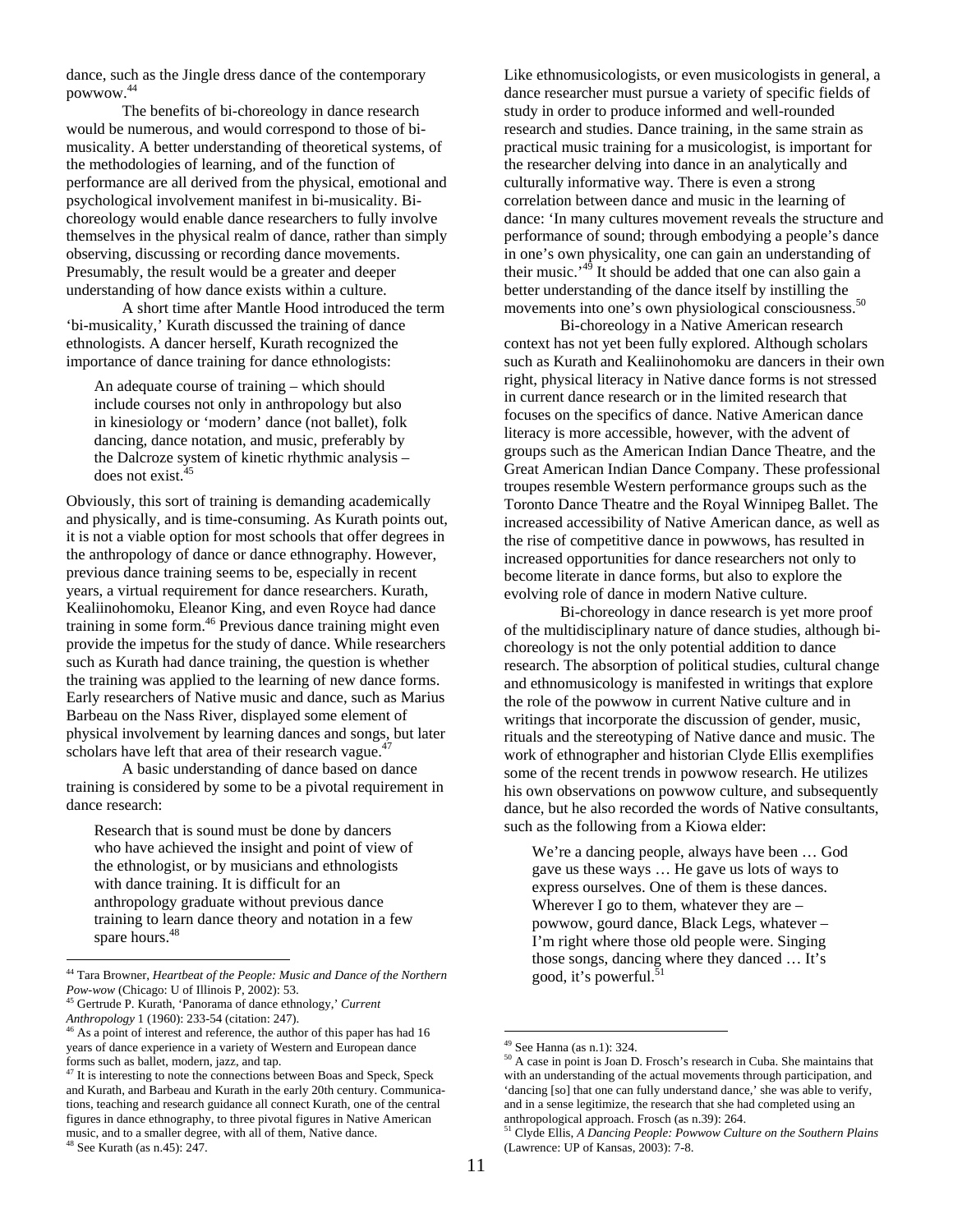This excerpt demonstrates the value inherent in a method of fieldwork that encourages consultants to take a larger and more vocal role in the processes of research, study, and sometimes writing.

#### Collaborative approaches in dance scholarship

An interesting aspect of Ellis's book is his brief explanation concerning methodology and approach:

Trained as a historian, I make no claims as an ethnographer or cultural anthropologist … But after two decades of reading the work of the anthropologists noted above [W. David Baird and L.G. Moses], and of others who have led the way to what used to be called the 'New Indian History' (a movement now on the verge of venerable middle-age), it is clear that a collaborative approach is the best way to do this work.  $52$ 

Collaborative approaches are characteristic of much research in the late 20th century. The reciprocity that is typical of a collaborative approach lends an element of cultural respect to dance research that shows a clear departure from the age of dance collection and from movement analysis removed from the Native context. There is an evident embracing of the role of actual Native people in dance, whereas earlier work was predisposed to content-based investigations.

 More recent studies, such as those by Ellis and Kealiinohomoku, rely heavily on the words of Native consultants for the role and meaning of dance. As such, the studies communicate Native dance using terminology and explanations provided by these consultants. An example of this is seen in a collection of essays on Native music in Washington State. $53$  The introduction to the book is written by Vi Hilbert, a Native elder who comments on maintaining culture and the sacredness of tradition, music and stories.<sup>54</sup>

 The current trends in dance ethnography and the anthropology of dance are also reflected in the increased acceptance at universities of the study of dance as a field of study and degree topic. York University, Indiana University, and the University of Illinois all offer classes and degrees in the anthropology of dance. As Kaeppler comments: 'Dance is essential to human life, worthy of support, valuable in school curricula, important for research, and part of the measure of culture's identity.'55

 Drid Williams, Joan D. Frosch and Nina de Shane are among some of the recent researchers in the field who are continuing the work begun by Boas, Kurath, Royce, Kaeppler, and Hanna. The current direction is decidedly anthropological, although it still remains largely an arm of ethnomusicology, especially in regards to Native American dance, and is certainly following the trends in both ethnomusicology and anthropology towards new kinds of fieldwork and new perspectives on dance that are far removed from the thoughts of the 1960s and 1970s:

 $\overline{a}$ 

The coalescence of dance studies across a series of academic disciplines is not a deconstructed postmodern fad, but echoes the reflexive fragmentation of the discipline of anthropology, while adopting its basic tenants.'56

 A general tendency can be seen in the study of dance ethnology and anthropology. Although the descriptive works of Kurath and others provide collections which may provide an entrance into the study of Native dance, a greater amount of cultural and anthropological meaning can be gleaned from an approach that honors both cultural context and collaboration and consultation with Native communities. In the words of Buckland, an ideal approach would see both the forest and the trees:

The anthropology of dance, though, is an academic discourse which seeks to understand, through empirical and conceptual inquiry, all dance and movement systems and necessitates the sustained practice of ethnography in order to understand emic perceptions.<sup>57</sup>

In other words, an approach is needed that integrates a Kurath-inspired ethnographic and choreographic approach with an anthropological approach fathered by Boas and matured in the twentieth century by Royce, Kaeppler and Williams. Perhaps the only other addition to this already extensive base of approaches is a stress on bi-choreology, which, along with collaborative research, represents another level of integrated dance research in the 21st century.

 Notwithstanding controversies over the study of dance and the realities of dance research in a Native context, Kealiinohomoku concludes that 'No description of Native Americans is complete without full attention on dance and its context.'58 It is not this paper's intention to suggest that no description of Native dance is complete without attention paid to the growth and history of the study of dance. But due to the inevitable impact of the state of dance research on the interpretation of dance, it is both necessary and relevant to review current directions of dance research in order to better understand which paths future research may follow. As for the dance itself, Native or otherwise:

We must set our sights as high (or as deep) in order to eventually attain philosophical understanding, from diverse cultural points of view, of the various activities and cultural forms that manipulate human bodies in time and space.<sup>59</sup>

*Mary Caldwell is a fourth-year student in the B.Mus. degree programme at Queen's University. She is also continuing her own dance education, specifically in modern and ballet.* 

 $52$  Ellis (as n.51): 9-10.

<sup>53</sup> Willi Smyth and Esmé Ryan, ed. *Spirit of the First People: Native American Music Traditions of Washington State* (Seattle: U of Washington P, 1999).

<sup>54</sup> See Smyth and Ryan, *Spirit of the First People: Native American Music* 

*Traditions of Washington State,* pp. 3-5. 55 Kealiinohomoku (as n.40): 222.

<sup>56</sup> Kaeppler (as n.9): 18.

<sup>&</sup>lt;sup>57</sup> Theresa Buckland, 'All Dances are Ethnic, but Some are More Ethnic Than Others,' *Dance Research: The Journal of the Society for Dance* 

<sup>&</sup>lt;sup>58</sup> Kealiinohomoku (as n.41): 169.

<sup>59</sup> Kaeppler (as n.10): 48.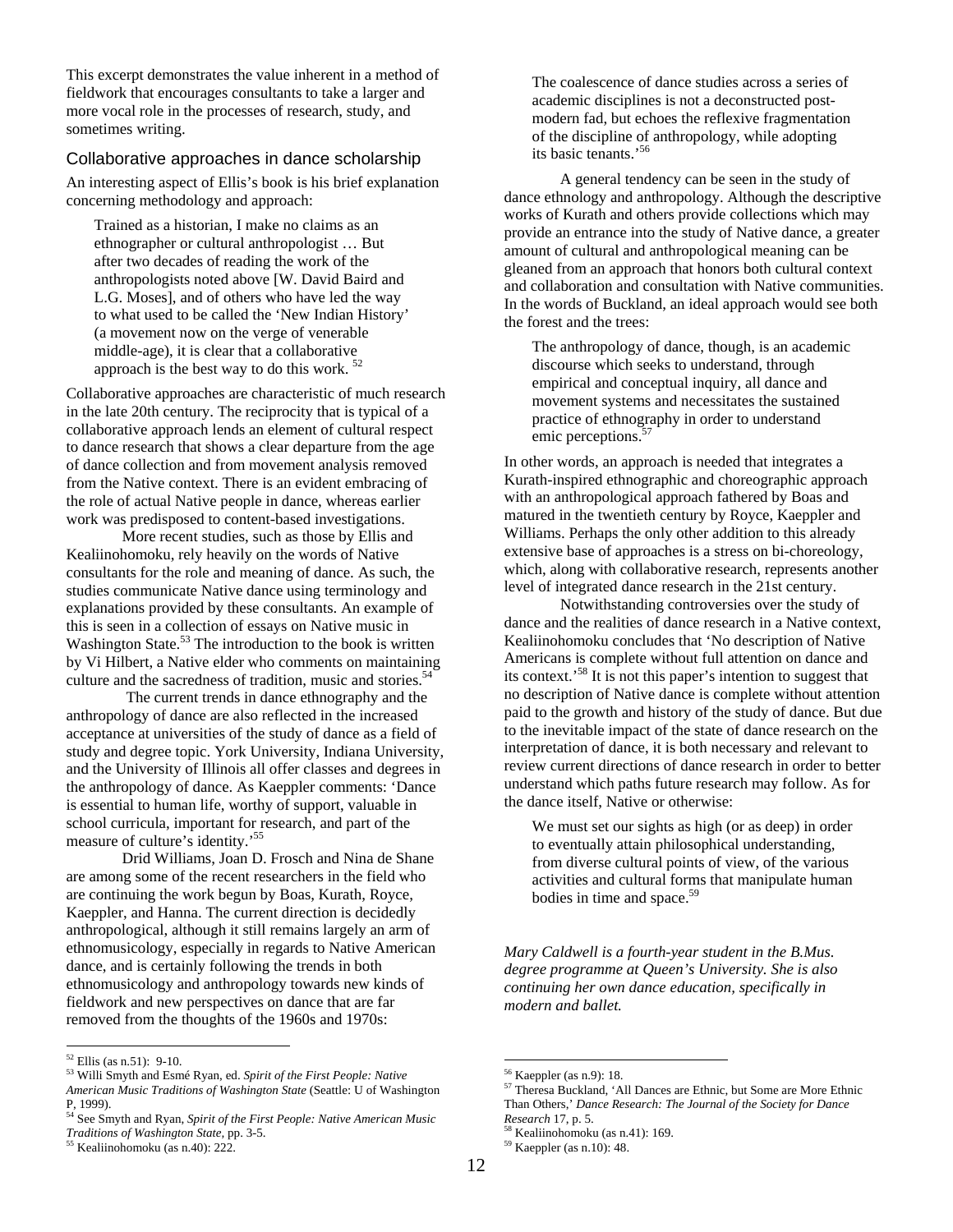Carol J. Oja. *Colin McPhee: Composer in Two Worlds*. Music in American Life series. Urbana and Chicago: University of Illinois Press, 2004 (originally publ. Washington: Smithsonian Institution, 1990). xxvi, 354 pp., ill., music. ISBN 0-252-07180-8. US\$25.00 (paper).

This book is based on the author's PhD thesis (CUNY 1985) and is a reprint of the original 1990 publication, with a new preface and an added list of recent CD recordings of McPhee's music.<sup>1</sup> References in the text to 'today' (e.g. 129) refer to the period of Oja's thesis research in the early to mid-1980s, and were already out of date when the book was first published; they are positively antiquarian now. Various shortcomings, discrepancies, and errors in the book that were pointed out by earlier reviewers have not been corrected.<sup>2</sup>

 After completing her doctorate, Oja taught at Brooklyn College and the College of William and Mary. She succeeded her mentor, H. Wiley Hitchcock, as the director of the Institute for Studies in American Music, later served as the President of the Society for American Music, and is currently the William Powell Mason Professor of Music at Harvard University. It is somewhat ironic, perhaps, that she has made a better career out of telling McPhee's life story than McPhee himself ever did in living it.<sup>3</sup> But McPhee must be given full credit as the agent of his own misfortunes. He seems to have been a nasty piece of work, with a foul temper that became abusive after he had had too much to drink (which happened rather frequently, to judge by his early death from cirrhosis of the liver). He was brilliant but undisciplined, and a hedonist who worked only when not diverted by sensual pleasures. Add into this mix regular bouts of suicidal depression, and one is left to wonder how he attracted the devoted friendship of the likes of Henry and Sidney Cowell, Aaron Copland, Carlos Chávez, and Mantle Hood.

 McPhee's name is indelibly linked with the music and culture of Bali, where he lived for seven years in the 1930s. He wrote two books on the subject, *A House in Bali* (1946) and *Music in Bali* (published posthumously in 1966), in addition to numerous articles. The music of Bali also influenced his best known composition, *Tabuh-Tabuhan* for orchestra (1936), and many of his other musical works as well.

 $\overline{a}$ 

*Tabuh-Tabuhan* has recently been canonized as part of the curriculum of the introductory music history survey course at my university, so I was surprised to read in Polansky's review of Oja's book that this work 'has often been thought of ... as an example of how not to incorporate non-Western elements into Western art music.'<sup>4</sup> Oja would disagree, as would Alex Pauk, who conducted the work for CBC Records in 1997.<sup>5</sup>

 McPhee was born in 1900 in Montreal, but was raised in Toronto and lived there until 1924, apart from a three year stint in Baltimore studying at the Peabody Conservatory. In 1924 he was soloist in a performance by the Toronto Symphony Orchestra under Luigi von Kunits of a piano concerto that he had written; the score is lost, but to judge by the reviews, the concerto seems to have been shockingly modern, at least by the local standards of the day. McPhee went on to study in Paris and then settled in New York, before moving to Bali in 1931 with his wife, the anthropologist Jane Belo.

 Bali today brings to mind images of beach resorts, surfing, and terrorism. The island has been transformed since the opening of its international airport in 1969, which has had almost as great an impact on music there as did the dissolution of the kingdoms and courts when the Dutch took over the administration of the island in 1908. But to McPhee in the 1930s, Bali was a remote and unspoiled paradise (though he did complain about increasing numbers of Western tourists). In the 1930s the search for an antidote to Western civilization with its crowded cities, dehumanizing technology, and the inexorable march to war led many anthropologists to do research among more 'primitive' cultures. Margaret Mead was the best known of this lot, and she created a sensation when her *Coming of Age in Samoa*, with its tales of uninhibited casual sex, was published in 1928. Her findings have been questioned more recently, and it has been claimed that she was either projecting her own fantasies or else being duped by her informants (or perhaps both). Mead and her husband went to Bali in 1936, inspired by the example of their friends McPhee and Belo (309 n15). There is ample evidence that McPhee, too, was equally guilty of projecting fantasies: 'I feel I am going out for good [he was travelling to Bali, for his second stay, late in 1936]. Nothing matters to me except to shut out the

<sup>&</sup>lt;sup>1</sup> Endnotes for the *original* version of the Preface have not been deleted (288-89), evidence of slapdash editorial work for this reprint.  $2^{2}$  See, for example, the laudatory review by John Beckwith in *American Music* 10.4 (Winter 1992): 487-90 which points out an error in Oja's reference to Lester Pearson, and the much more critical review by Larry Polansky in *Ethnomusicology* 37.3 (Autumn 1993): 437-41.

<sup>3</sup> Oja has published widely on topics other than McPhee, including the award-winning book *Making Music Modern: New York in the 1920s* (New York: Oxford University Press, 2000).

 $4$  Polansky (as in n.2), 439.

<sup>5</sup> *Tabuh-Tabuhan: Music of Colin McPhee*, Esprit Orchestra (cond. Alex Pauk), CBC SMCD 5181 (see illustration at end of article).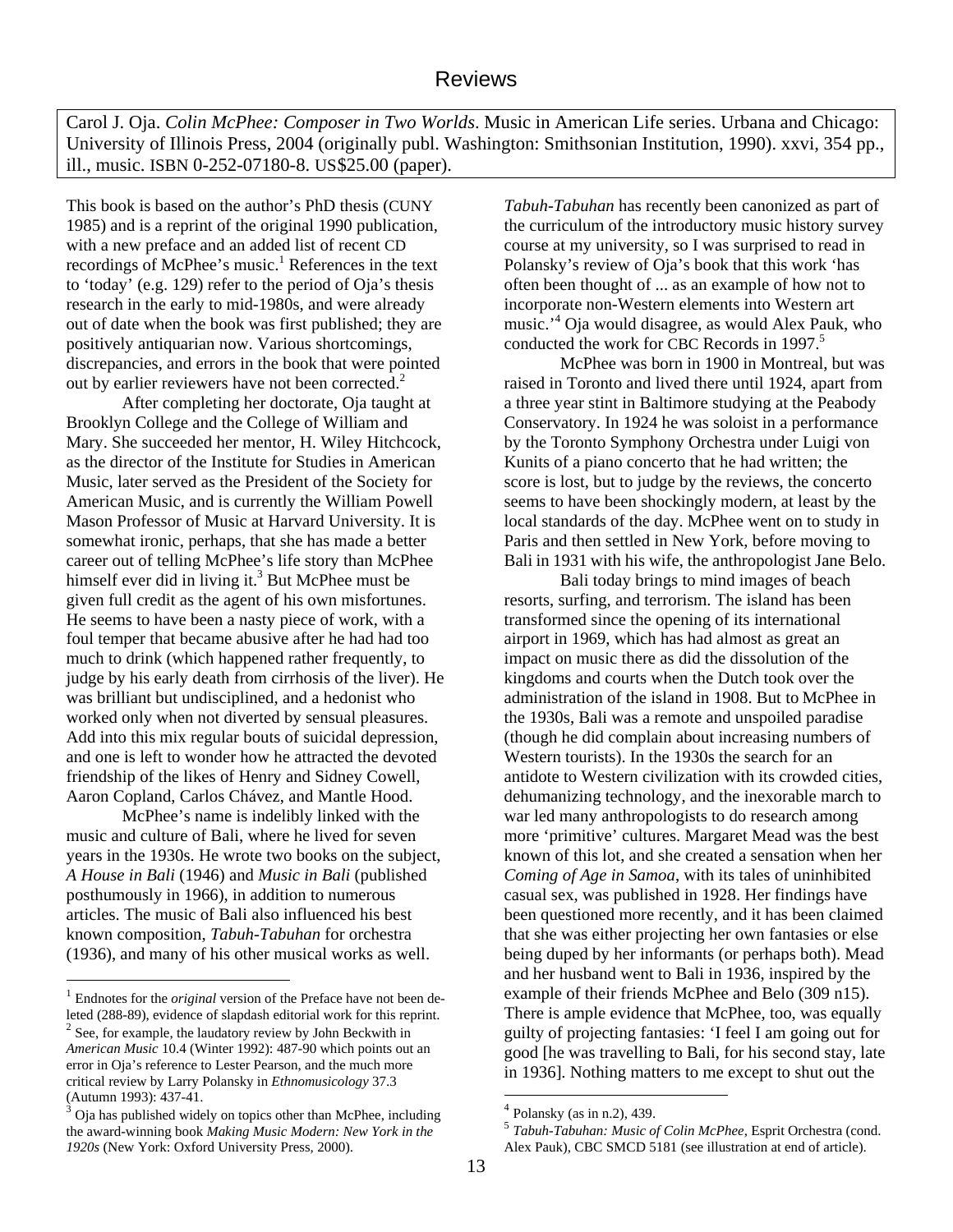hideous nightmare which is called civilization' (118; from a letter to Chávez). This attitude carried over into his engagement with the music of Bali: 'This, I thought, is the way music was meant to be, blithe, transparent, rejoicing the soul with its eager rhythm and lovely sound' (114, from *A House in Bali* 38); and 'Here there was no conductor's stick to beat time, no overeloquent hands to urge or subdue ... [the music] was something free and purely physical, like swimming or running' (87, from *A House in Bali* 181). But the lure was not just the wonderful music: Oja adds that 'Several of his friends have suggested that one of the appeals of Bali was its openness to homosexuality'  $(142)$ .<sup>6</sup>

For McPhee, the fantasy life came to an end in December 1938. Earlier that year he had divorced his wife, whose money had supported their existence in Bali, and so he was forced to return to New York to eke out a living. In 1941 he wrote to Carlos Chávez that 'Life has been incredibly dull and empty since I returned [from Bali], and now I must add to all that financial problems' (169). He managed to earn some money from journalism, for which he had quite a flare – he memorably described the Andrews Sisters, for instance, as 'those Rhine maidens of the jukebox' (166). There were also a few commissions, especially after the New York premiere of *Tabuh-Tabuhan* as part of a concert of music by Canadian composers conducted by Leopold Stokowski in 1953 ('I re-emerged as an exotic Canadian and *Tabuh* had terrific success,' he wrote to Chávez). But in general, it was a 20-year slide into the depths, proving the veracity of Vergil's axiom 'Facilis descensus Averno.' A belated rescue came in 1960 with an offer from Mantle Hood to teach at UCLA, but by then the decline was irreversible; McPhee had to resign his position at the end of 1963 due to ill health, and he died in January 1964.

Oja's research has done much to resuscitate McPhee's reputation.<sup>7</sup> There have been new recordings of his music, his own books have been reissued, and some of his music has been reprinted in the Canadian Musical Heritage series.<sup>8</sup> But it is perhaps germane to remember that there is a reason why McPhee fell into obscurity already during his lifetime. The current widespread popularity of gamelan ensembles in North America (there are seven in Toronto, for instance,

 $\overline{a}$ 

according to the web site of the Indonesian Consulate General<sup>9</sup>) stems not from McPhee's example, but rather from that of Mantle Hood. Hood's idea of bimusicality (performing ability in two different musical traditions) stressed that students should have playing experience on gamelan instruments; McPhee preferred to make transcriptions of Balinese gamelan music for Western instruments (especially two pianos). Oddly enough McPhee seems to have had little, if any, practical experience in playing the instruments of the gamelan. His own compositions are not numerous and are of uneven quality; even the best of them have experienced a varied reception. Polansky's characterization – 'he appears as a rather whining, somewhat self-absorbed, and relatively unproductive composer $10$  – seems, in fact, a rather generous assessment to me. McPhee turned his back decisively on Canada, but did not find widespread acceptance or success in the United States. In short, he was neither a successful composer nor a good ethnomusicologist. Oja argues in her new Preface on behalf of McPhee's pioneering efforts in making Balinese music better known in the West. He has also been given credit by ethnomusicologists for helping to revive the moribund tradition of the *gamelan angklung* (a gamelan ensemble that includes a pitched bamboo instrument called the *angklung*) in Bali; McPhee tells this story in his children's book *A Club of Small Men* (1948). But all of his accomplishments have been overshadowed by other composer/ethnomusicologists, such as Evan Ziporyn at MIT and Michael Tenzer at UBC.

It is good to have Oja's book back in print. It is a pity, though, that she did not take (or perhaps was not given) the opportunity to revise and improve upon it, in order to give us a more rounded, accurate, and up-todate assessment of McPhee's life and work. *R.E.*



 $9$  http://www.indonesiatoronto.org/default.asp?page=information& act=gamelan\_group (accessed 14 July 2005).<br><sup>10</sup> Polansky (as in n.2), 439-40.

 $<sup>6</sup>$  Later she states this as a fact, rather than an opinion: 'He also</sup> found comfort in the island's acceptance of homosexuality' (181).

This is one example of the many discrepancies in the book.<br><sup>7</sup> Oja has donated her McPhee-related interview tapes (45 cassettes) in all) to the UCLA Ethnomusicology Archive, which also holds the Colin McPhee Collection; see http://catalogeth.library.ucla.edu

<sup>(</sup>accessed 14 July 2005). 8 *Four Piano Sketches, Op. 1* is in *CMH 6* (263-7); *Tabuh-Tabuhan* is in *CMH 16* (6-62); and the *Concerto for Piano with Wind Octette Accompaniment* is in *CMH 24* (1-50).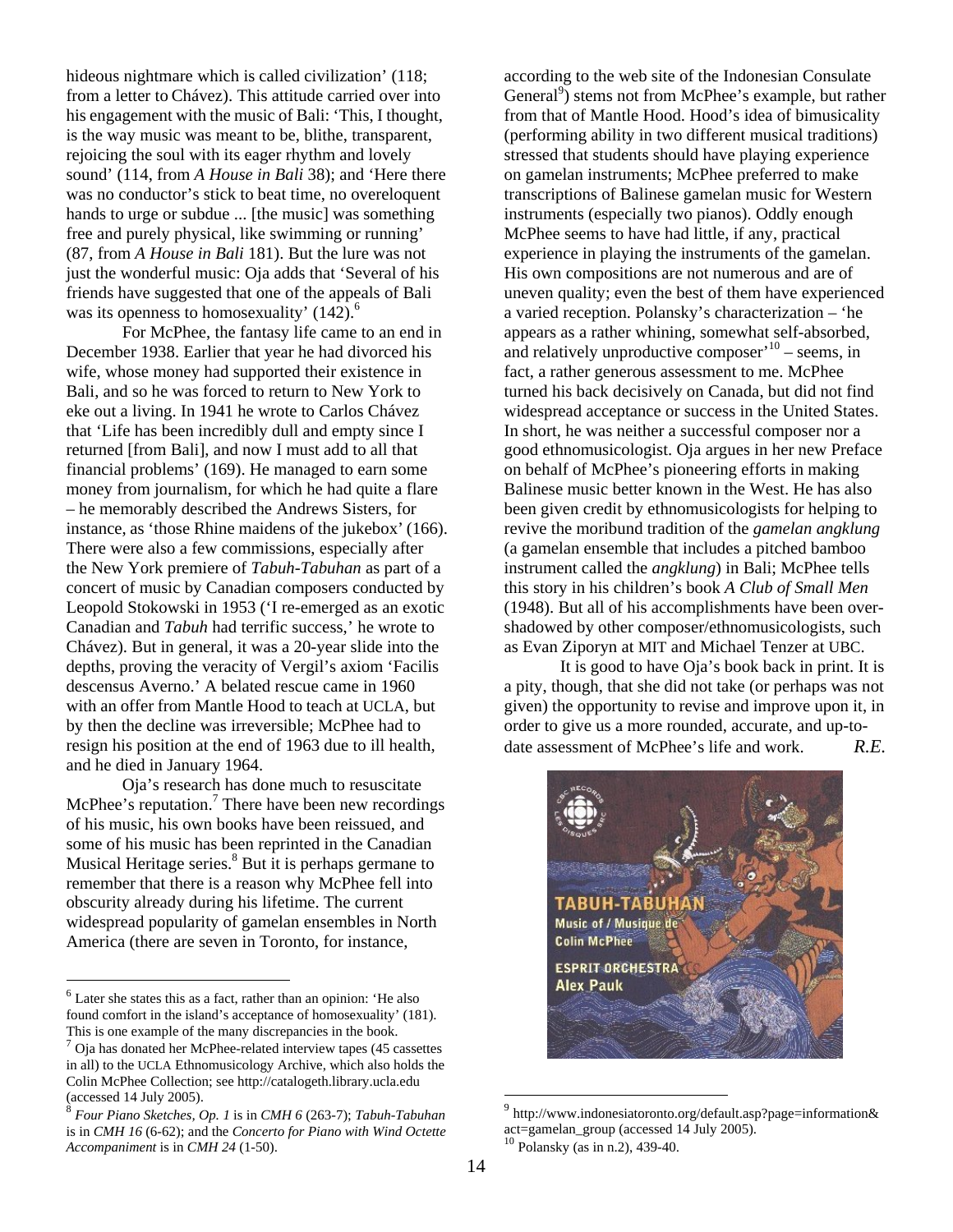William Bruneau and David Gordon Duke. *Jean Coulthard: A Life in Music*. Vancouver: Ronsdale, 2005. 216 pp., ill., mus. ISBN 1-55380-023-0. \$22.95 (paper).

There has been a generous production of biographies of Canadian musicians of every stripe in recent years. To confine the discussion to musicians in the art music tradition, book-length studies of Louis Applebaum, Harry Freedman, Niki Goldschmidt, and Glenn Gould have been reviewed in this newsletter since it began publication in January 2003. The book under review here is, somewhat surprisingly, the first biography of the late Vancouver-based composer Jean Coulthard (1908-2000). Both authors have published substantial works on Coulthard previously. Duke completed a PhD thesis at the University of Victoria on Coulthard's orchestral music in 1993, and Bruneau has written three articles about her. The authors were also able to draw upon the work of other scholars, including Glenn Colton and five others who have done a doctoral degree on some aspect of Coulthard's music.

During her long lifetime Coulthard was often grouped together with Barbara Pentland and Violet Archer. These three were the leading Canadian women composers of their generation, and were born within five years of each other. All three reached their most productive years as composers comparatively late in their careers, and all three worked for much or all of their life in Western Canada. By an ironic twist of fate, the three were also linked by their deaths, which took place within a six-week period early in  $2000$ .<sup>1</sup>

But as the authors point out, the differences were at least as notable as the similarities, especially between Pentland and Coulthard. Both were recruited by Harry Adaskin to join the Music Department at the University of British Columbia: Coulthard joined it in 1947 and Pentland in 1949. They even shared an office for many years, but 'by style and temperament, [the two] were destined to misunderstanding. Pentland's quest for originality drew her to an increasingly radical idiom, and an aggressively confrontational stance that challenged conventional taste. Coulthard knew her Vancouver audience and wished to charm them into understanding her brand of modernism. There was to be no common ground for the next five decades. She and Pentland would agree to disagree' (75). Further strains must have been placed on the relationship between the two when Adaskin tried (unsuccessfully) to fire Coulthard: the authors speculate (91) that he was hoping to secure Pentland's position at the expense of Coulthard.

In some ways Coulthard seems not to have been very well suited to a life in academia. She lasted only one term herself as a student at UBC in the B.A. degree programme, and never obtained a university degree until she was awarded an honorary doctorate from UBC 15 years after she retired (a second from Concordia followed a few years later). She did not have the taste or talent for university politics, and as a result she never rose above the rank of Senior Lecturer. Scholarship for its own sake held no interest for her, and her compositional style was widely regarded as old fashioned. As a Canadian in a department dominated by Americans (*plus ça change*)<sup>2</sup> and a woman in a male academic milieu, she was marginalized twice over. The wonder of it is that she managed to hang on to her job under these conditions, and to serve as a valued mentor to a number of very talented young composers.

 What drove her on under these circumstances was an enduring love of composing music. Though not university trained, she studied with some of the most famous names in 20th-century music, including Bartók, Boulanger, and Schoenberg. In 1944, at the height of the Second World War and with her one-year-old daughter in tow, she moved to New York to study with Bernard Wagenaar. If that is not determination, I don't know what is. The lessons and the resolve paid off in the end: Coulthard enjoyed a long and productive career as a composer, and her music has been popular with performers and audiences, if not with academics and critics. A list of CD recordings of her music (185- 92) includes nearly 50 different works, of which about 30 were commercially published (181-84). She enjoyed the greatest success with her instrumental music, and some of her songs and choral pieces have also found their way into the repertoire. Opera, as is so often the case for women composers, proved to be her undoing. *The Return of the Native* (with a libretto by herself and Edna Baxter, based on the novel by Hardy) was her one effort in this genre: it took 25 years to complete and was performed just once (with piano accompaniment), 15 years after it was finished.

 It is high time that Coulthard's life story has been told. A biography of Pentland appeared in 1983, and a bio-bibliography of Archer was published in 1991. With this brief but worthy book, Coulthard has at last deservedly joined the ranks of canonized Canadian women composers.  $R.E.$ 

 <sup>1</sup> See James Deaville, ed. 'Colloquy/débat: Violet Archer, Jean Coulthard, and Barbara Pentland remembered,' *Canadian University Music Review* 20.2 (2000): 1-15.

<sup>2</sup> See my 'Music academia in the news,' *ICM Newsletter* 2.2 (May 2004): 2 for an update on this issue.